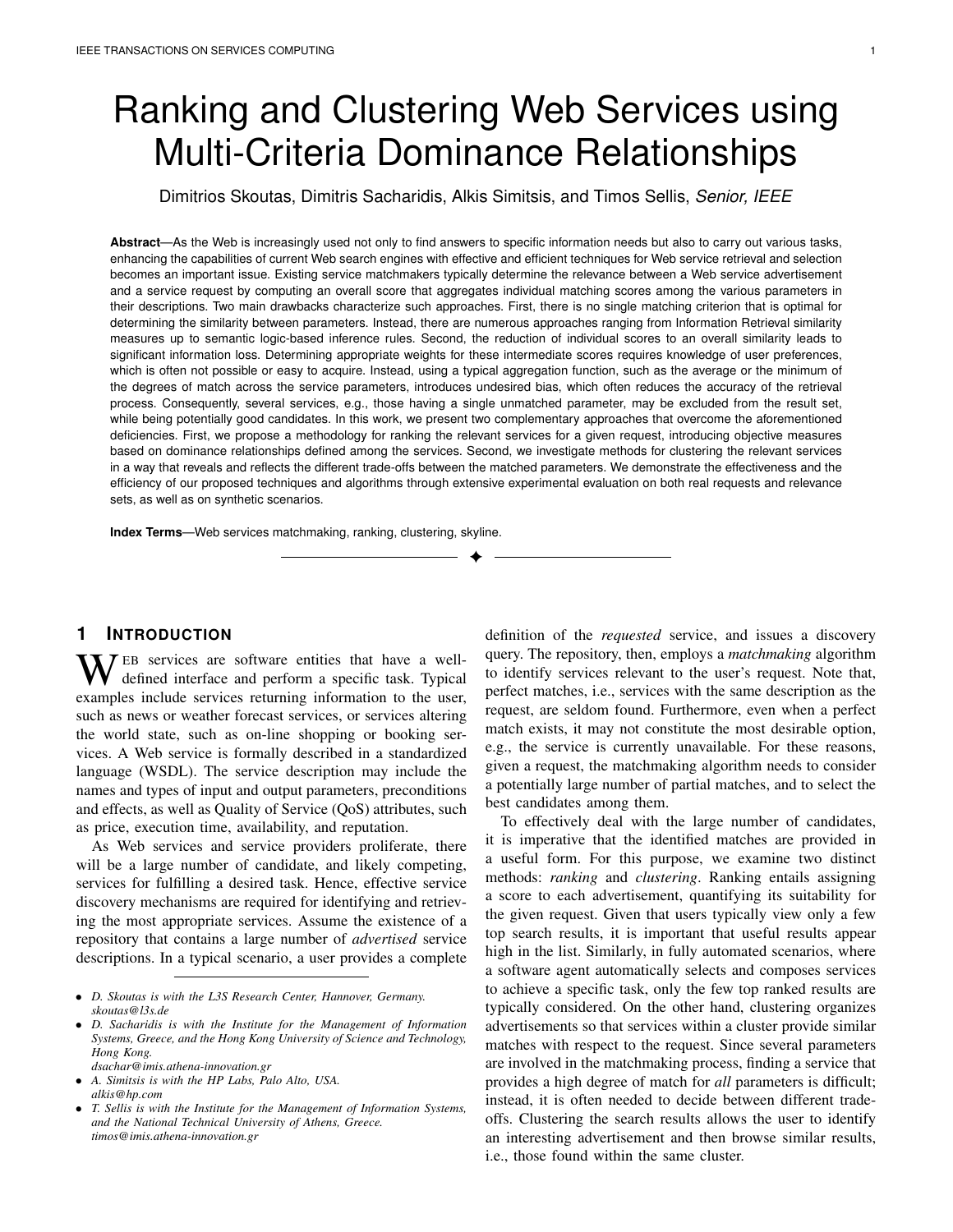Both ranking and clustering require as a first step the matchmaking algorithm to assign to each considered parameter a *parameter degree of match* (PDM) with respect to the requested service. Then, a *service degree of match* (SDM) can be computed as an aggregate of the individual PDMs. Various approaches for combining PDMs exist. One direction is to assign weights to individual scores [1], determined through user feedback. Appropriate weights are chosen either by assuming a-priori knowledge of the user's preferences or by applying machine learning techniques. In the lack of such information, methods are often pessimistic, computing the overall service similarity based on the lower degree of match among parameters. However, considering an aggregate SDM is inappropriate for ranking or clustering the matchmaking results, since a single criterion is a very coarse metric for evaluating composite entities, such as services. Inevitably, these approaches lead to large information loss as the PDMs of a service may vary considerably. SDMs obscure the inherent trade-offs offered by different advertisements. Consequently, SDM-based ranking may assign very low ranks, for example, to services with a single bad matching parameter. Similarly, SDM-based clustering fails to construct representative groups. In this paper we argue that *an effective Web service retrieval algorithm should explicitly take into account all PDMs*. We refer to this requirement as  $\mathcal{R}_1$ .

PDMs provide a finer granularity for the discovery and selection process. Still, an open issue is the lack of a single method that objectively determines the optimal degree of match between parameters. In fact, there are two general directions for assessing the match among parameters. The first treats parameter descriptions as documents and employs basic Information Retrieval techniques to extract keywords [1]. Subsequently, a string similarity measure is used to compute the PDM. The second follows the Semantic Web vision. Service descriptions are enriched by annotating their parameters with semantic concepts taken from domain ontologies [2]. Then, estimating the PDM reduces to a problem of logic inference, i.e., using a reasoner to check for equivalence or subsumption relationships between the corresponding concepts. More recently, hybrid techniques have also been proposed [3].

Both directions share their strengths and weaknesses. Keyword-based matchmaking fails to properly identify and extract semantics, since service descriptions are typically short documents with few terms. On the other hand, semantic-based matchmaking is hindered by the lack of available ontologies, the difficulty in achieving consensus among a large number of involved parties, and the considerable overhead in developing, maintaining an ontology and semantically annotating the available services. Depending on numerous factors, such as the application domain or the user's preferences, the most suitable method for assessing PDMs can be any of the above. Based on these observations, we advocate ranking and clustering that *simultaneously leverage multiple criteria for estimating the PDMs*. We refer to this requirement as  $\mathcal{R}_2$ .

In a recent work, we consider the problem of ranking Web service search results [4]. In this paper, we propose a unified framework for ranking and clustering Web services, satisfying requirements  $\mathcal{R}_1$  and  $\mathcal{R}_2$ . The core concept in the proposed methodology is *multi-criteria service dominance*. Intuitively, an advertised service  $S_i$  *dominates* another  $S_i$ , with respect to a given request, if  $S_i$  has higher PDMs compared to  $S_i$ *in all parameters and according to all criteria*. The notion of dominance is inherently objective: if  $S_i$  dominates  $S_j$ , then  $S_i$ will have a higher overall SDM, independently of the PDM criteria and aggregation method used.

Clearly dominating services are rare to find because of the trade-offs offered by the advertisements. Rather, most services will only be good matches in some parameters while bad in others. Further, even for a particular parameter, different criteria may provide conflicting degrees of match. Table 1 illustrates this with an example. For simplicity, we assume all services have one input  $P_{in}$  and one output  $P_{out}$  parameter, and that there exist four advertisements,  $A, B, C, D$ . Furthermore, for the given request, three different matching filters (e.g., different string similarity measures),  $m_1$ ,  $m_2$ , and  $m_3$ , are applied, resulting in the PDMs shown in Table 1. Observe that under any criterion, service A constitutes the best match with respect to both parameters. Hence, A *dominates* B, C, and D. However, there is no clear winner among the other three. For instance, according to  $m_1$ ,  $B$  is definitely better than D. On the other hand,  $m_2$  suggests that B has a lower match degree for the input parameter but a higher for the output.

TABLE 1 Example services with multiple criteria PDMs

| <b>Service</b> | <b>Parameter</b> | m <sub>1</sub> | $m_{\rm 2}$ | m <sub>3</sub> |
|----------------|------------------|----------------|-------------|----------------|
| А              | $P_{in}$         | 0.96           | 1.00        | 0.92           |
|                | $P_{out}$        | 0.92           | 0.96        | 1.00           |
| B              | $P_{in}$         | 0.80           | 0.60        | 0.64           |
|                | $P_{out}$        | 0.80           | 0.88        | 0.72           |
| C              | $P_{in}$         | 0.84           | 0.88        | 0.72           |
|                | $P_{out}$        | 0.84           | 0.64        | 0.60           |
| D              | $P_{in}$         | 0.76           | 0.68        | 0.56           |
|                | $P_{out}$        | 0.76           | 0.64        | 0.68           |

To handle the inherent ambiguity in dominance relationships among advertised services, our methodology adapts the notion of *uncertain dominance* from [5]. Briefly, a service dominates another with a probability that depends on multiple criteria PDMs. Then, advertisements are ranked or clustered with respect to their uncertain dominance relationships. The main contributions of our work are summarized as follows.

- 1. We propose a method for determining dominance relationships among service advertisements that simultaneously takes into consideration multiple PDM criteria.
- 2. We introduce the problem of ranking Web services based on dominance relationships and discuss efficient algorithms.
- 3. We introduce the problem of clustering Web services based on dominance relationships and discuss efficient algorithms.
- 4. We extensively evaluate our approaches in terms of retrieval effectiveness, using real requests and relevance sets, and in terms of efficiency, using synthetic scenarios.

The rest of the paper is organized as follows. Section 2 reviews related work. Section 3 formally defines dominance scores for comparing Web service search results. Then, Sections 4 and 5 describe, respectively, efficient algorithms for ranking and clustering the search results. Section 6 presents our experimental study. Finally, Section 7 concludes the paper.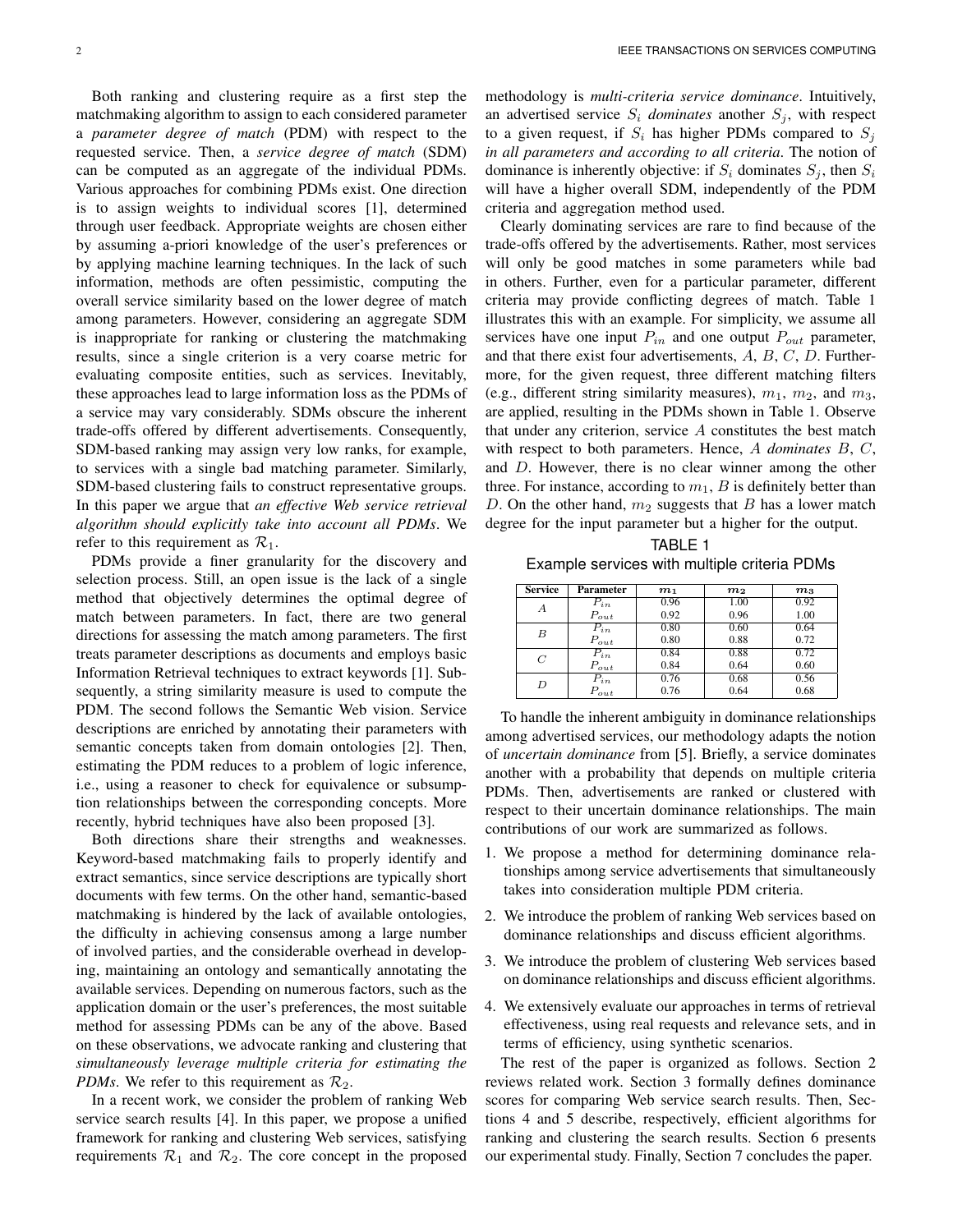# **2 RELATED WORK**

In this section we discuss related work regarding Web service discovery, skylines, data fusion, and search results clustering.

Web Service Discovery. Current industry standards for Web service description and discovery (WSDL, UDDI) focus mainly on *keyword-based* matching. Integrating multiple external matching services to a UDDI registry is proposed in [6]. A matching service is selected based on specified policies (e.g., the first available, or the most successful). If more than one are invoked, the union or the intersection of the results is returned.

To overcome the limitations of keyword-based search, several methods propose *semantic-based* approaches that use ontologies to enhance the service descriptions (WSDL-S, OWL-S, WSMO) and address the matchmaking as a logic inference task [2]. In [7] and [8], the similarity between requested and offered inputs and outputs is assessed by comparing classes in an associated domain ontology. In [9], the matching of requested and offered parameters is treated as matching bipartite graphs. Ontologies, user profiles, and query expansion or relaxation, are used in [10]. Further, hybrid matchmakers OWLS-MX [3] and WSMO-MX [11] exist for OWL-S and WSMO services, respectively. In a different direction, [12] proposes *content-based* matching and focuses on data-intensive Web services. Specifically, it probes the candidate service and measures the relevance based on the actual data returned, rather than on the metadata in the service description.

These works focus on matching pairs of parameters from the requested and offered services, while the overall SDM is typically calculated as a weighted average, assuming the existence of an appropriate weighting scheme. Furthermore, they do not consider more than one matching criteria. Based on the diversity of these approaches, it is evident that there is no single matching criterion that constitutes the silver bullet for the problem. Therefore, the approach proposed in this paper provides an efficient method that leverages multiple matching criteria (e.g., keyword, semantic, or content based) and service parameters, with no loss of information from aggregating, and without requiring a-priori knowledge of the user's preferences.

There are several works that employ clustering during the service discovery process. Clusters are used in [1] to group names of parameters into semantically meaningful concepts. Different types of similarity are then combined using a linear function, with manually assigned weights. Learning the weights from user feedback is suggested for future work. In [13], clustering quickly filters out irrelevant services for a given request. Then, the remaining services are matched at the concept level, where concepts are extracted from the request and the advertisements using probabilistic latent semantic analysis. The main difference of these works to our approach is that we do not apply clustering to identify relevant services, but to group search results according to the different trade-offs with respect to the request parameters. Users can then easily drill down to those results better capturing their needs.

Skylines. In this work we use concepts of multi-objective optimization, or *skyline queries* [14]. Given a set of points, the skyline is defined as the subset of points that are not dominated by any other, i.e., for which no objectively better point exists. The BNL algorithm [14] iterates over the data set, comparing each point with every other, and reports those not dominated. SFS [15] improves on BNL, by pre-sorting the input according to a monotone scoring function  $F$ , reducing the number of dominance checks. SaLSa [16] proposes an efficient termination condition for SFS. Other works, [17], [18], exploit index structures to speed-up the skyline computation process.

Even though our work exploits the basic techniques underlying the discussed methods, they cannot be directly applied to our problem for several reasons. First, the indexbased methods work only for static data. In our setting, the underlying data depend on the matching scores and thus an index would have to be rebuilt for each query. Second, none of the above methods consider ranking or clustering. However, as we discuss shortly, some recent algorithms investigate these issues. Third, multiple matching criteria are not considered. To address this last concern, our work borrows ideas from the probabilistic skyline model for uncertain data [5], which however fails to rank or cluster the skyline.

Regarding ranking of the skyline, we note that the importance of combining top- $k$  queries with skyline queries has been pointed out in [19]. However, some important differences to our work exist. First, this approach also relies on the use of an index, in particular an aggregate R-tree. Second, it considers only one of the ranking criteria proposed in this paper. Third, it does not address the requirement for handling multiple matching criteria. To deal with large skylines, [20] relaxes the notion of dominance to  $k$ -dominance, and defines topδ dominant skyline queries, which, return a set of *at least*  $\delta$  points. Finally, [21] relies on users to specify additional preferences among points so as to control the result size.

Regarding clustering of the skyline, the  $k$  most representative skyline operator is proposed in [22]. This selects a set of  $k$  skyline points, so that the number of points dominated by them is maximized. On the other hand, [23] tries to select the  $k$  skyline points that best capture the trade-offs among the parameters. Our work builds upon the latter, as it defines a more intuitive notion of representativeness. Still none of this techniques deal with multiple criteria.

Data Fusion. Given a set of ranked lists of documents returned by different search engines, *data fusion* is the construction of a single ranked list combining the individual rankings. Data fusion techniques are classified based on whether they require knowledge of the relevance scores and whether training data is used [24]. The simplest method based solely on the documents' ranks is the Borda-fuse model [24]. It assigns as score to each document the summation of its rank (position) in each list. Training data can be used to assess the performance of each source and, hence, learn its importance. The Condorcet-fuse method [25] is based on a majoritarian voting algorithm, which specifies that a document  $d_1$  is ranked higher in the fused list than another document  $d_2$  if  $d_1$  is ranked higher than  $d_2$  more times than  $d_2$  is ranked higher than  $d_1$ . An outranking approach was recently presented in [26]. According to this, a document is ranked better than another if the majority of input rankings is in concordance with this fact and at the same time only a few input rankings refute it.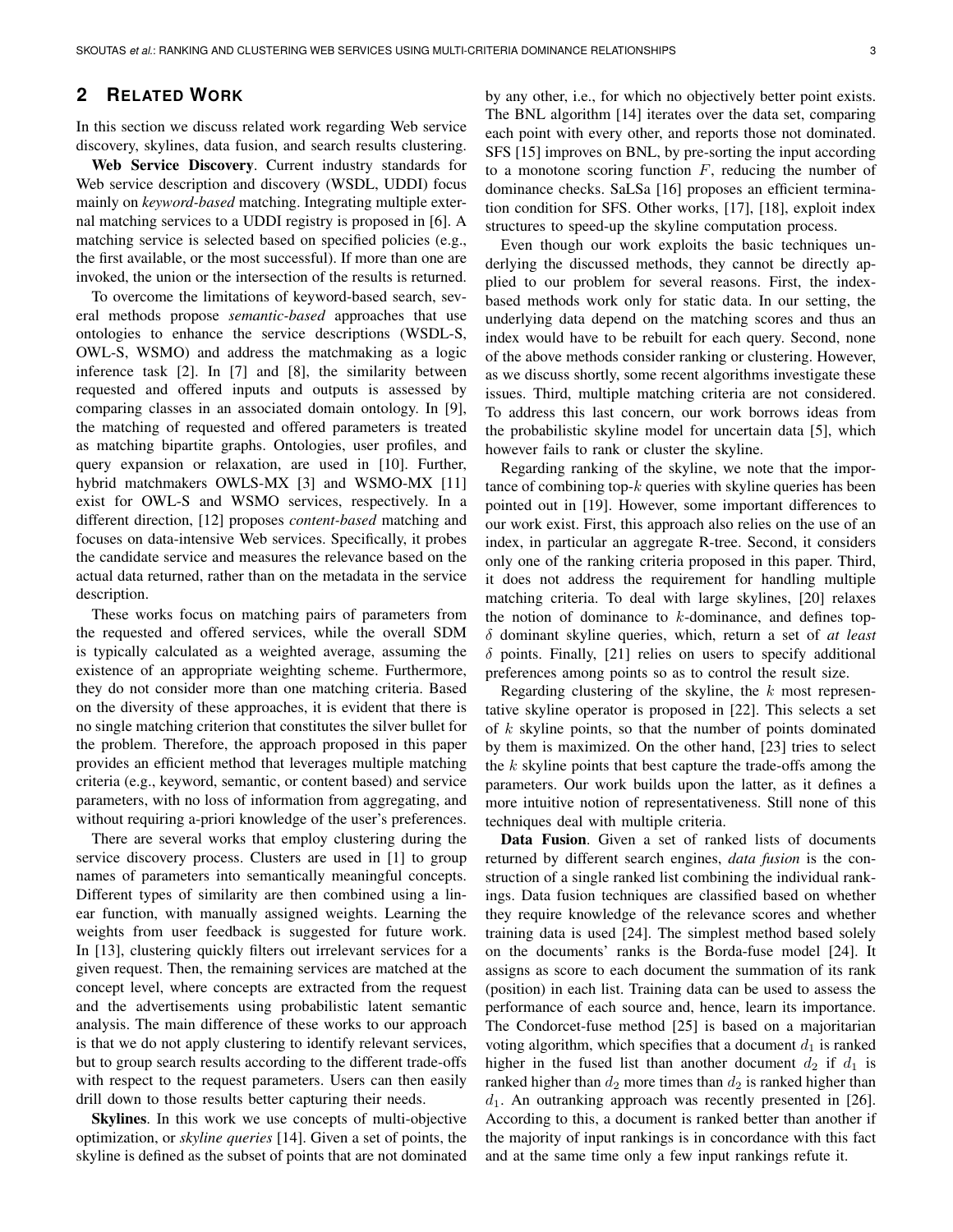When the relevance scores are available, other fusion techniques, including CombSUM, CombANZ and CombMNZ, can be applied [27]. In CombSUM, the fused relevance score of a document is the summation of the scores assigned by each source. In CombANZ (CombMNZ), the final score of a document is calculated as that of CombSUM divided (multiplied) by the number of lists in which the document appears. In [28], the author concludes that CombMNZ provides the best retrieval efficiency. Seen in this context, our work addresses a novel problem where in each rank a *vector of scores*, instead of a single, measures the relevance for each data item.

When training data is available, it is shown in [29] that a linear (weighted) combination of scores works well when the various rank engines return similar sets of relevant documents and dissimilar sets of non-relevant documents. For example, a weighted variant of CombSUM is successfully used in [30] for the fusion of multilingual ranked lists. The optimal size of the training data that balances effectiveness and efficiency is investigated in [31].

Probabilistic fusion techniques, which rank documents based on their probability of relevance to the given query, have also appeared. The relevance probability is calculated in the training phase, and depends on which rank engine returned the document amongst its results and the document's position in the result set. In [32], such a technique was shown to outperform CombMNZ.

Search Results Clustering. Most existing Web search engines return a ranked list of documents as a result to a user query. Some works propose a post-processing step that thematically groups similar documents into clusters. This facilitates quick exploring of the results and locating interesting items. Typical examples are the algorithms proposed in Grouper [33] and Lingo [34]. Commercial applications have also appeared recently, such as Vivisimo (http://www.vivisimo.com) and Grokker (http://www.grokker.com). Our idea for clustering the retrieved services to reveal trade-offs among PDMs is inspired by these works. Note, however, that this line of research is not applicable in our case, as it typically operates on text snippets returned by the search engine. To the best of our knowledge, this is the first work to discuss clustering matched services considering multiple matching criteria.

# **3 SERVICE DOMINANCE SCORES**

This section introduces the notion of Web service dominance and discusses related concepts used in the following for service ranking and clustering. To abstract away from a particular representation and to simplify the discussion, we model a Web service operation as a function that receives a number of inputs and returns a number of outputs. Other parameters, such as pre-conditions, effects, QoS, can be incorporated seamlessly.

Assume a service request Q with a set of input  $P_{in}(Q)$  and output  $P_{out}(Q)$  parameters. We write  $Q.P_j$  to denote the jth input parameter, where  $P_i \in \mathcal{P}_{in}(Q)$ . Further, let S be an advertised service with input and output parameters  $\mathcal{P}_{in}(S)$ and  $\mathcal{P}_{out}(S)$ , respectively. Note that S can be a match to Q, even when their parameter sets' cardinalities differ, e.g., an advertisement that produces more outputs than requested.

Consider a matching function  $m_i$  assessing the PDM, i.e., the degree of match among pairs of parameters.  $m_i$  produces scores in the range  $[0, 1]$ , where higher values correspond to better matches. Given a request Q, the *match instance* of a service S under the  $m_i$  criterion to be a vector  $s_i$  such that

$$
s_i[j] = \begin{cases} \max_{P_k \in \mathcal{P}_{in}(S)} \{m_i(S.P_k, Q.P_j)\}, & \forall j: P_j \in \mathcal{P}_{in}(Q) \\ \max_{P_k \in \mathcal{P}_{out}(S)} \{m_i(S.P_k, Q.P_j)\}, & \forall j: P_j \in \mathcal{P}_{out}(Q). \end{cases}
$$
(1)

The vector  $s_i$  has a total of  $d = |\mathcal{P}_{in}(Q)| + |\mathcal{P}_{out}(Q)|$ entries that correspond to the input and output parameters of the request. Intuitively, each entry quantifies how well the corresponding parameter of the request is matched by the advertisement S. Clearly, an input (output) parameter of  $Q$ can only match with an input (output) parameter of S.

Let  $M$  be a set of matching functions. Given a request Q and an advertisement S, each  $m_i \in \mathcal{M}$  results in a distinct match instance. We refer to the set of instances, as the *match object* of service S. In the following, we abuse notation by representing the advertisement and its match object with the same uppercase letter (e.g.,  $S$ ); further, we use the terms match object and service interchangeably. We reserve lowercase letters for match instances of the corresponding service (e.g.,  $s_1$ ,  $s_2$ , etc.). The notation  $s_i \in S$  implies that instance  $s_i$  corresponds to the match vector, i.e., service,  $S$ .

We denote as  $I$  the set of all match instances, given a set of advertised services  $S$  and a set of matching functions  $M$ . Since a match instance can be seen as a d-dimensional point, we use the notion of dominance from [14] to describe relationships among match instances. Given two instances  $u, v \in \mathcal{I}$ , we say that u *dominates* v, denoted by  $u \succ v$ , iff  $u$  has higher or equal PDM in all parameters (or dimensions) and strictly higher PDM in at least one compared to  $v$ 's, i.e.,

$$
u \succ v \iff \forall i \ u[i] \ge v[i] \land \exists j \ u[j] > v[j]. \tag{2}
$$

If  $u$  is neither dominated by nor dominates  $v$ , then  $u$  and  $v$  are incomparable. Notice that the notion of dominance leverages the PDMs of all parameters, without performing any aggregation; hence, it satisfies the requirement  $\mathcal{R}_1$ .

Figure 1 draws the three match instances for each service of Table 1, as a two-dimensional point in the  $P_{in} \times P_{out}$ space. For example,  $a_1$  corresponds to the PDMs of service  $A$ under criterion  $m_1$  and, hence, has coordinates  $(0.96, 0.92)$ . According to the definition of dominance, instances that are in the top right corner constitute better matches. As an example, notice that  $d_1$  dominates  $b_3$  and  $c_3$ ; similarly, it is dominated by  $b_1$  and  $c_1$ , as well as by all the instances of A; finally, it neither dominates nor is dominated by  $b_2$  and  $c_2$ .

Under a single matching function, i.e., a single instance, the dominance relationship among services is unambiguous. However, when multiple matching functions are applied, resulting in different PDMs, each service is represented by a set of  $M = |\mathcal{M}|$  instances. Consequently, dominance relationships between services become uncertain. This work quantifies uncertainty using probabilities according to the model proposed in [5]. In the following, without loss of generality, all instances of an object are considered of equal probability, i.e., all the different matching criteria employed are considered of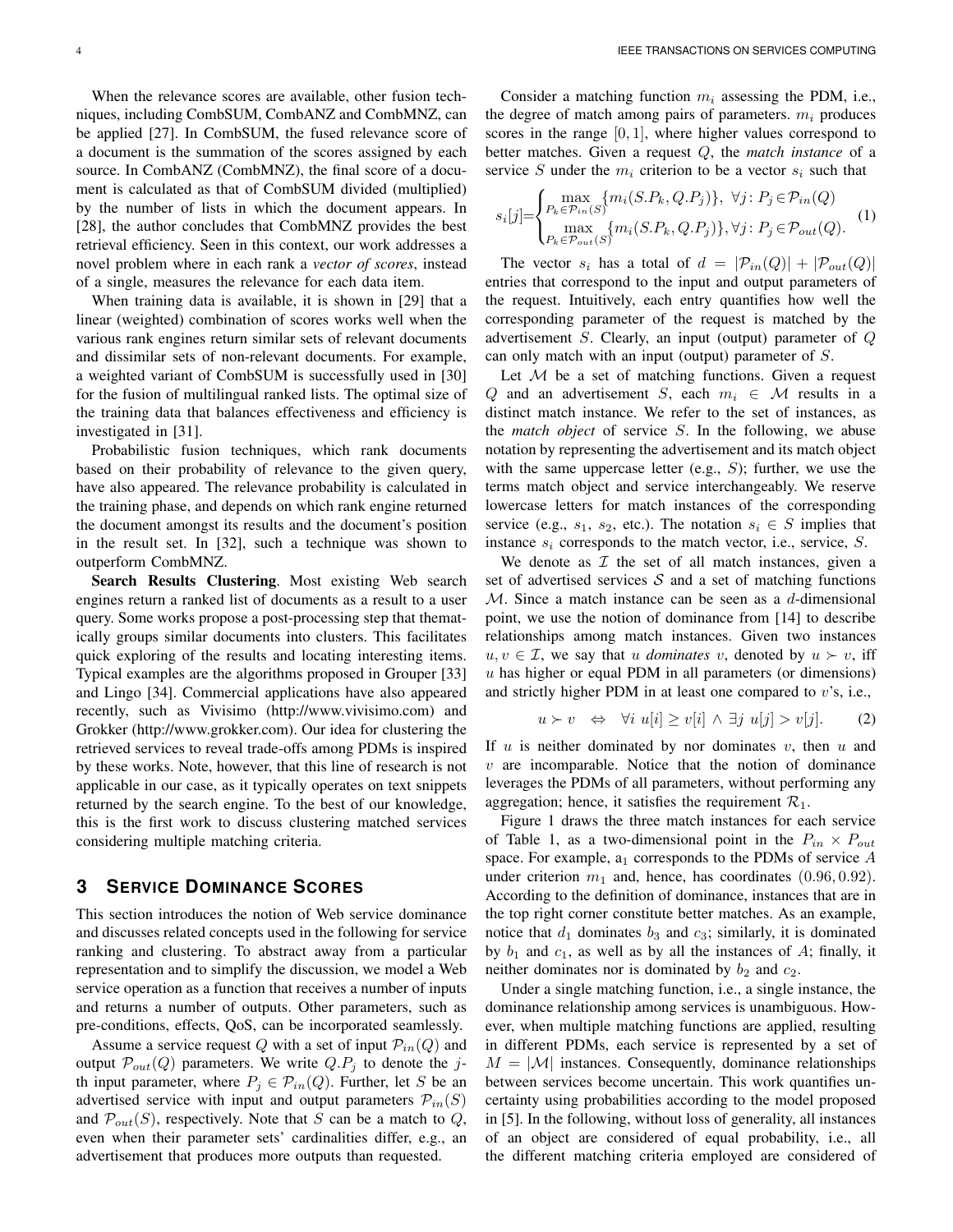

Fig. 1. Services of Table 1 in the  $P_{in} \times P_{out}$  space

equal importance; however, it is straightforward to extend the approach to the case that different weights are assigned to each matching criterion. Then, a service U *dominates* another service  $V$  with a probability:

$$
Pr[U \succ V] = \frac{1}{M^2} \sum_{u \in U} \sum_{v \in V} |u \succ v| \tag{3}
$$

where  $|u \rangle v$  is 1 if  $u \rangle v$  and 0 otherwise. Intuitively, the probability that  $U$  dominates  $V$  measures the number of instances of V dominated by each instance of U.

Based on the notion of uncertain service dominance, we next present three distinct definitions for assessing when a service is objectively interesting, which are then used for ranking and clustering. These definitions take into consideration multiple criteria, hence satisfy the requirement  $\mathcal{R}_2$ .

Service Skyline Score. Interesting services are those not dominated by any other with high probability. Given a match  $\prod_{V \neq U} (1 - \frac{1}{M} \sum_{v \in V} |v \rangle u|$ . Then, the following equation instance  $u$ , we define the *skyline score* of  $u$  as  $u.sky =$ measures the probability of a service  $U$  not being dominated, termed *service skyline score*, or skyline probability in [5].

$$
U.sky = \frac{1}{M} \sum_{u \in U} u.sky
$$
\n(4)

Service Dominated Score. Given a match instance  $u$ , we define the  $dominated$  *score* of  $u$  as  $u.dds$  $\frac{1}{M} \sum_{V \neq U} \sum_{v \in V} |v \rangle \sim u$ . Hence, u.dds considers the instances that dominate  $u$ . The dominated score of a service  $U$  is defined as the (possibly weighted) average of the dominated scores of its instances:

$$
U.dds = \frac{1}{M} \sum_{u \in U} u.dds = \sum_{V \neq U} Pr[V \succ U]. \tag{5}
$$

The dominated score of a service indicates the average number of services that dominate it. Hence, a *lower* dominated score indicates a better match result.

Service Dominating Score. Given a match instance  $u$ , we define the dominating score of u as  $u.dgs =$  $\frac{1}{M} \sum_{V \neq U} \sum_{v \in V} |u \rangle - v$ . Thus, u.dgs considers the instances that  $u$  dominates. The dominating score of a match object  $U$  is defined as the (possibly weighted) average of the dominating scores of its instances:

$$
U.dgs = \frac{1}{M} \sum_{u \in U} u.dgs = \sum_{V \neq U} Pr[U \succ V]. \tag{6}
$$

The dominating score of a service indicates the average number of services that it dominates. Hence, a *higher* dominating score indicates a better match result.

As an example, consider the match object  $C$  with instances  $c_1$ ,  $c_2$  and  $c_3$  depicted in Figure 1. Instance  $c_1$  is dominated by  $a_1$ ,  $a_2$  and  $a_3$ , whereas it dominates  $b_1$ ,  $b_3$ ,  $d_1$ ,  $d_2$  and  $d_3$ ; hence, its scores are  $c_1.dds = 1$  and  $c_1.dgs = 5/3$ . Similarly, we compute  $c_2. dds = 1$ ,  $c_2. dgs = 1/3$ , and  $c_3. dds = 5/3$ ,  $c_3.dgs = 0$ . Therefore,  $C.dds = 11/9$  and  $C.dgs = 6/9$ . Further, we observe that all the instances of A dominate all the instances of C. Thus,  $Pr[A \succ C] = 1$ , and  $C.\text{sky} = 0$ .

## **4 RANKING WEB SERVICES**

Section 4.1 introduces the problem of ranking Web services, and Sections 4.2, 4.3 and 4.4 describe our proposed solutions, based on dominance relationships.

## **4.1 Problem Statement**

The problem of ranking Web services entails computing the scores of services and returning the top-k highest ranking ones. All the scores defined in Section 3 satisfy the requirements  $\mathcal{R}_1$  and  $\mathcal{R}_2$ , and therefore qualify as possible ranking scores. However, the skyline score, due to the product involved in Equation 4, can be too restrictive: if a service  $S_i$  is completely dominated (i.e., with probability 1) by just a single other service  $S_j$ , then this is sufficient to completely disqualify  $S_i$ from the result set, as its skyline score would be 0 (recall the last example in Section 3). Given that the similarity measures provide only an indication of the actual relevance of the considered service to the given request, interesting services may be missed using the skyline score.

Based on the above discussion, we choose to rank services based on the dominated and dominating scores. A straightforward algorithm is the following. For each instance  $u$  of a service object  $U$ , iterate over the instances of all other objects and increase a counter associated with  $U$ , if  $u$  dominates (resp., is dominated by) the instance examined. Then, to produce the top- $k$  results, simply sort them according to the score in the counter. However, the applicability of this approach is limited by its large computation cost, as it needs to compute the score for all services, even those which are not in the top- $k$ . Observe that independently of  $k$ , the algorithm exhaustively performs all possible dominance checks among instances.

In the following, we propose algorithms that address this issue by establishing lower and upper bounds for the dominated/dominating scores. This essentially allows us to (dis-)qualify objects to (from) the results set, without computing their exact score. Let  $U$  be the current  $k$ -th object. For another object  $V$  to qualify for the result set, the score of  $V$ , as determined by its bounds, should be at least as good (i.e., lower, for *dds*, or higher, for *dgs*) as that of U. Next, we delve into some useful properties of the dominance relationship that help us prune the search space.

**Property 1.** *If*  $u \succ v$ , *then*  $v$  *is dominated by at least as many instances as u, i.e., v.dds*  $\geq u$ *dds, and it dominates at most as many instances as u, i.e.,*  $v.dqs \leq u.dqs$ .

Property 2. *Let* F(u) *be a function that is monotone in all dimensions. If*  $u \succ v$ *, then*  $F(u) > F(v)$ *.*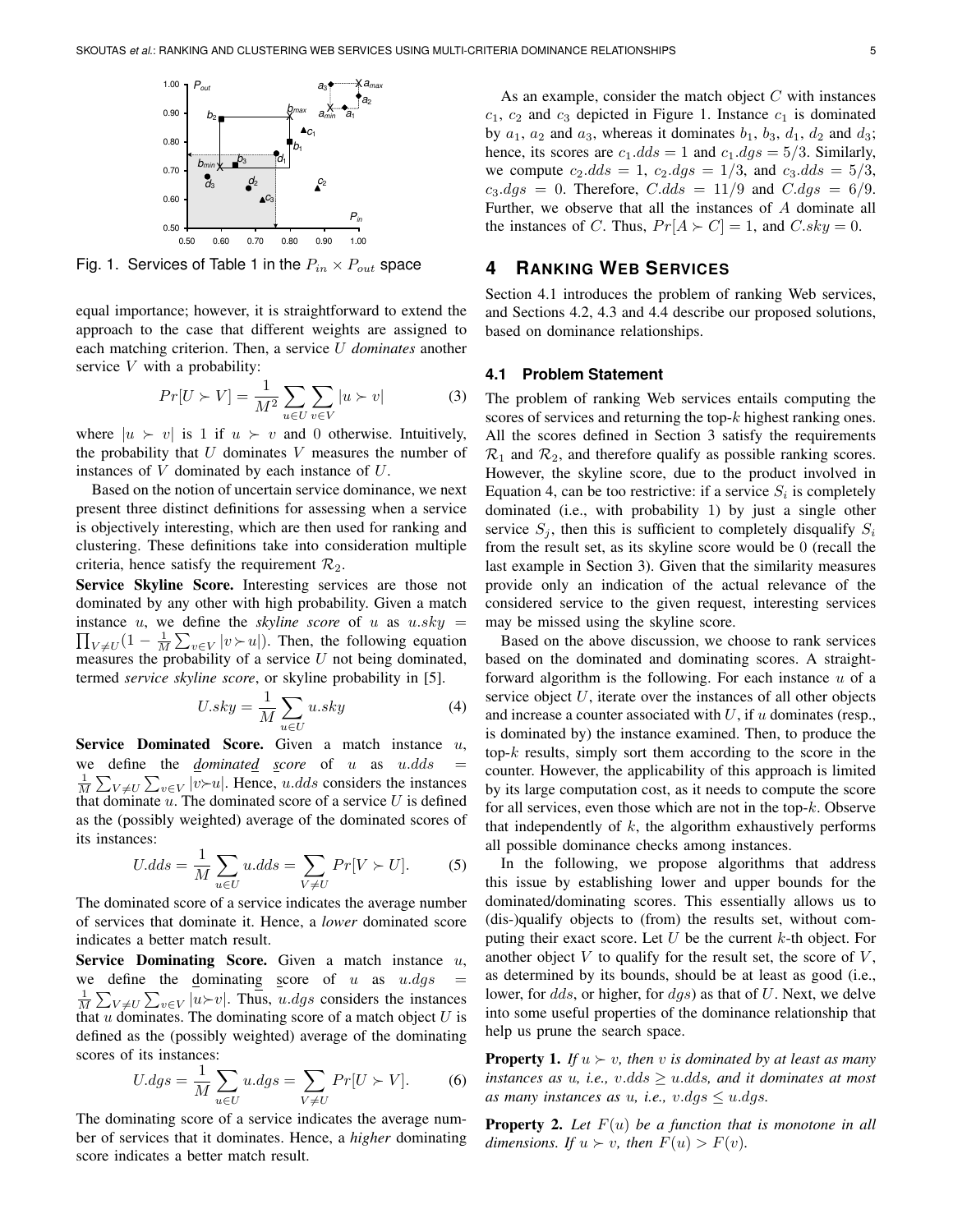Property 3. *Let* F(u) *be a function that is monotone and symmetric in all dimensions. If*  $\min_i u[i] \geq F(v)$  *for two instances* u *and* v*, then* u *dominates* v *as well as all instances with* F() *value smaller than* v*'s.*

Given an object  $U$ , let  $u_{min}$  be a virtual instance of  $U$  whose value in each dimension is the minimum of the values of the actual instances of  $U$  in that dimension, i.e.,  $u_{min}[i] = \min_{j=0}^{|U|} u_j[i], \ \forall i \in [0, d).$  Similarly, let  $u_{max}[i] =$  $\max_{j=0}^{|U|} u_j[i], \ \forall i \in [0, d)$ . Viewed in a 2-d space, these virtual instances,  $u_{min}$  and  $u_{max}$ , form, respectively, the lower-left and the upper-right corners of a virtual minimum bounding box containing the actual instances of  $U$  (see Figure 1). The following property holds.

**Property 4.** *For each instance*  $u \in U$ *, it holds that*  $u_{max} \succeq u$ *, and*  $u \succeq u_{min}$ .

Combined with the transitivity of the dominance relationship, this allows us to avoid an exhaustive pairwise comparison of all instances of two objects, by first comparing their corresponding minimum and maximum virtual instances. More specifically, given two objects U and V, (a) if  $u_{min}$  dominates  $v_{max}$ , then all instances of U dominate all instances of V, i.e.,  $u_{min} \succ v_{max} \Rightarrow u \succ v \ \forall u \in U, v \in V$ ; (b) if  $u_{min}$  dominates an instance of  $V$ , then all instances of  $U$  dominate this instance of V, i.e.,  $u_{min} \succ v \Rightarrow u \succ v \forall u \in U$ ; (c) if an instance of U dominates  $v_{max}$ , then this instance of U dominates all instances of V, i.e.,  $u \succ v_{max} \Rightarrow u \succ v \,\forall v \in V$ .

### **4.2 Ranking by Dominated Score**

The first algorithm, hereafter referred to as TKDD, computes top-k Web services according to the dominated score criterion, dds. The goal is to quickly find, for each object, other objects dominating it, avoiding an exhaustive comparison of each instance to all other instances.

The algorithm maintains three lists,  $\mathcal{I}_{min}$ ,  $\mathcal{I}_{max}$ , and  $\mathcal{I}$ , containing, respectively, the minimum bounding instances, the maximum bounding instances, and the actual instances of the objects. The instances inside these lists are sorted by  $F(u) =$  $\sum_i u[i]$  and are examined in descending order. The results are maintained in a list  $R$  sorted in ascending order of dds. The algorithm uses two variables,  $ddsMax$  and  $minValue$ , which correspond to an upper bound for dds, and to the minimum value of the current  $k$ -th object, respectively.

Since for an object  $U$  we are interested in objects that *dominate* it, we search only for instances that are prior to those of  $U$  in  $\mathcal{I}$ . Since, the top matches are expected to appear in the beginning of  $I$ , this significantly reduces the search space. The basic idea is to use the bounding boxes of the objects to avoid as many dominance checks between individual instances as possible. After  $k$  results have been acquired, we use the score of the k-th object as a maximum threshold. Objects whose score exceeds the threshold are pruned. In addition, if at some point, it is guaranteed that the score of all the remaining objects exceeds the threshold, the search terminates.

More specifically, the algorithm, shown in Figure 2, proceeds in the following six steps.

```
Algorithm TKDD
          Input: A set of objects U, each comprising M instances;
                         The number k of results to return.
          Output: The top-k objects w.r.t. dds in a sorted set \mathcal{R}.
    1 begin
   2 Initialize \mathcal{R} = \emptyset; ddsMax = \infty; minValue = -1;
   3 for U \in \mathcal{U} do
   4 \left( \left| \begin{array}{c} (u_{min}, u_{max}) \leftarrow \text{calculate min and max bounding instances } ; \\ \mathcal{T}_{min} \leftarrow \text{ insert } u_{min} \text{ ordered by } F(u_{min}) \text{ desc } ; \end{array} \right| \right)5 \left|\begin{array}{l} \tilde{\mathcal{I}}_{min} \leftarrow \text{insert } u_{min} \text{ ordered by } F(u_{min}) \text{ desc.} \\ \tilde{\mathcal{I}}_{max} \leftarrow \text{insert } u_{max} \text{ ordered by } F(u_{max}) \text{ desc.} \end{array}\right|\right|6 \left|\right| \left|\mathcal{I}_{max} \leftarrow \text{insert } u_{max} \text{ ordered by } F(u_{max}) \text{ desc.};<br>7 \left|\right| for u \in U do \mathcal{I} \leftarrow \text{insert } u \text{ ordered by } F(u) \text{ desc.};for u \in U do \mathcal{I} \leftarrow insert u ordered by F(u) desc.;
   8 for u_{max}∈\mathcal{I}_{max} do<br>9 | if |R| = k then
 9 \left|\begin{array}{c} 9 \\ 10 \end{array}\right| if |\mathcal{R}| = k then
                  | if F(u_{max}) \leq minValue then return \mathcal{R};
 11 \mid \bigcup U.dds = 0;
  12 \begin{vmatrix} \text{for } v_{min} \in \mathcal{I}_{min}^{F(u_{max})} \text{ do} \\ \text{if } v_{min} \succ u_{max} \text{ then} \\ |U.dds = U.dds + 1 \end{vmatrix}if \left|\frac{1}{n}\right|\left|\frac{1}{n}\right| \left|\frac{d}{dx} + V.dds\right| \geq ddsMax then
16 \left|\left|\left|\right|\right|\right| \left|\int \operatorname{or} u \in U \operatorname{do} u.d \check{ds} = U.d ds\right|;\lfloorskip U;
 18 || | U. dds = 0;
  19 | | for v \in \mathcal{I}^{F(u_{max})} do
20 \left|\left|\left|\left|\begin{array}{c} \text{if } v \succ u_{max} \text{ then } \\ | U_{1} d ds = v_{1} d ds \end{array}\right|\right|\right|U_{\cdot}dds = v.dds + 1/M :
 22 | \int | \int if (U.dds + v.dds) \geq ddsMax then
\begin{array}{c|c|c} \textbf{23} & \textbf{1} & \textbf{1} & \textbf{for } u \in U \textbf{do} & u.dds = U.dds ; \\ \textbf{24} & \textbf{1} & \textbf{skip } U: & \end{array}\lfloorskip U;
 25 \Big|\Big|\Big| U.dds = 0 ;<br>26 \Big|\Big| \text{ for } u \in U \text{ do}\begin{array}{c|c|c} \textbf{26} & \textbf{for } u \in U \textbf{ do} \\ \textbf{27} & \textbf{for } v_{min} \in \end{array}27 \big|\big|\big|\big| for v_{min}\in \mathcal{I}_{min}^F(u) do
 28 | | | | if v_{min} \succ u then
 29 u.dds = u.dds + 1/M ;
 30 \left[\begin{array}{c}\n\end{array}\right]\n\left[\begin{array}{c}\n\end{array}\right]\n\left[\begin{array}{c}\n\end{array}\right]\n\left[\begin{array}{c}\n\end{array}\right]\n\left[\begin{array}{c}\n\end{array}\right]\n\left[\begin{array}{c}\n\end{array}\right]\n\left[\begin{array}{c}\nU. dds + u. dds + V. dds + V. dds\n\end{array}\right]\n\left[\begin{array}{c}\n\end{array}\right]\int U. dds = U. dds + u. dds + \overline{V}. dds;
 32 |||||||| skip U;
33 \left|\right|\left|\right| U.dds = U.dds + u.dds + V.dds ;34 \begin{array}{c} 34 \ 35 \end{array} \begin{array}{c} U.dds = 0 ; \\ for u \in U do
35 for u \in U do u.dds = 0;<br>36 for u \in U do
 36 \left|\begin{array}{ccc} \text{for } u \in U & \text{do} \\ \text{for } v \in \mathcal{T}^F \end{array}\right|\big\vert for v\in\mathcal{I}^F(u) do
38 | | | | if v \succ u then
  39 | | | | u.dds = u.dds + 1/M^2;
 40 if (U.dds + u.dds + v.dds) \geq ddsMax then<br>41 if U.dds = U.dds + u.dds + v.dds.
 41 \left\| \begin{matrix} \cdot & \cdot \\ \cdot & \cdot \end{matrix} \right\| \begin{matrix} \cdot & \cdot \\ \cdot & \cdot \end{matrix} \left\| \begin{matrix} \cdot & \cdot \\ \cdot & \cdot \end{matrix} \right\| \left\| \begin{matrix} \cdot & \cdot \\ \cdot & \cdot \end{matrix} \right\| \left\| \begin{matrix} \cdot & \cdot \\ \cdot & \cdot \end{matrix} \right\| \left\| \begin{matrix} \cdot & \cdot \\ \cdot & \cdot \end{matrix} \right\| \left\| \begin{matrix} \cdot & \cdot \\ \cdot & \cdot \end{matrix} \right\| \left\|\label{eq:2} \bigsqcup \mbox{skip } U;43 || | U. dds = U. dds + u. dds + v. dds ;44 \left| \begin{array}{l} \text{if } |\mathcal{R}| = k \text{ then remove the last result from } \mathcal{R} \\ \mathcal{R} \leftarrow \text{insert } U \text{ ordered by } ds \text{ asc.} \end{array} \right.\mathcal{R} ← insert U ordered by dds asc.
 \begin{array}{c|c|c|c}\n\mathbf{46} & \mathbf{if} & \mathcal{R} & = k \text{ then} \\
\mathbf{47} & \mathbf{if} & \mathcal{R} & = \text{the } k \text{-th}\n\end{array}47 \left|\left|\left|\left| \begin{array}{l} U_k \leftarrow \text{ the } k\text{-th object in } \mathcal{R} \\ dsMax = U_k, ds \end{array}\right|\right|\right|ddsMax = U_k.dds;minValue = \frac{M}{i=1}(U_{k_{min}}[i]);49
 50 return \mathcal{R};
 51 end
```
#### Fig. 2. Algorithm TKDD

**Step 1.** *Initializations (lines 2–7)*. The result set  $\mathcal{R}$  and the variables  $ddsMax$  and  $minValue$  are initialized. The lists  $\mathcal{I}_{min}, \mathcal{I}_{max}$ , and  $\mathcal I$  are initialized, and sorted by  $F(u)$ . Then the algorithm iterates over the objects, according to their maximum bounding instance.

Step 2. *Termination condition (line 10)*. If the F() value of the current  $u_{max}$  does not exceed the minimum value of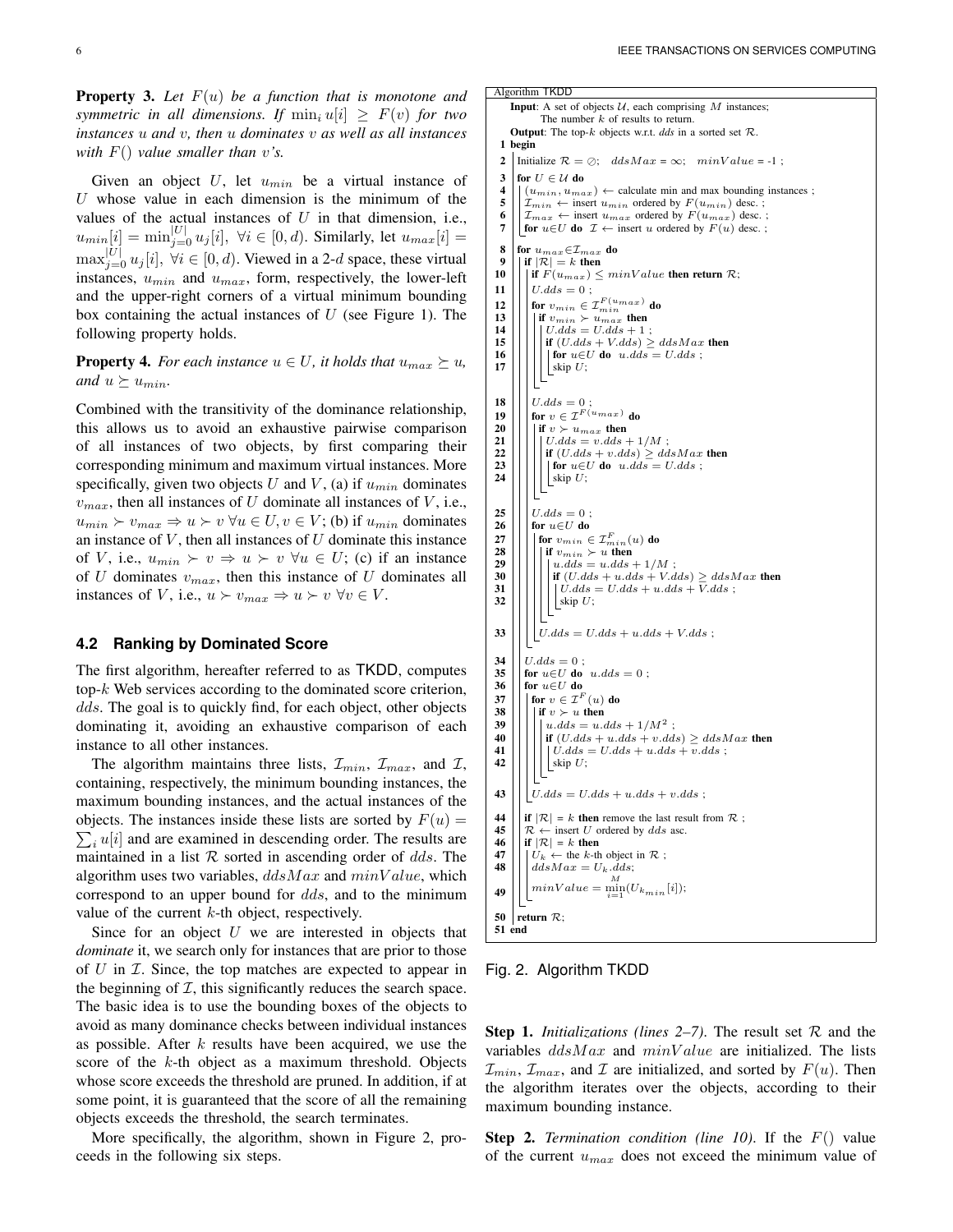the current k-th object, the result set  $\mathcal R$  is returned and the algorithm terminates (see Property 3).

Step 3. *Dominance check object-to-object (lines 12–17)*. For the current object  $U$ , the algorithm first searches for objects that fully dominate it. For example, in the case of the data set of Figure 1, with a single dominance check between  $b_{max}$ and  $a_{min}$ , we can conclude that all instances  $b_1$ ,  $b_2$  and  $b_3$ are dominated by  $a_1$ ,  $a_2$  and  $a_3$ . According to property 2, only objects with  $F(v_{min}) > F(u_{max})$  need to be checked. If a  $v_{min}$  is found to dominate  $u_{max}$ , then the score of U is increased by 1, and the sum of the new score and the score of  $V$  (see Property 1) is compared to the current threshold,  $ddsMax$ . If it exceeds the threshold, the object is pruned and the iteration continues with the next object. In this case, the score of the object is propagated to its instances for later use. Otherwise, the score of the object is reset, to avoid duplicates, and the search continues in the next step.

Step 4. *Dominance check object-to-instance (lines 19–24)*. This step searches for individual instances  $v$  that dominate  $U$ . For example, in Figure 1, a dominance check between  $d_{max}$ (which coincides with  $d_1$ ) and  $c_1$  shows that all instances  $d_1$ ,  $d_2$ , and  $d_3$  are dominated by  $c_1$ . As before, only instances with  $F(v) > F(u_{max})$  are considered. If an instance v is found to dominate  $u_{max}$ , then the score of U is increased by  $1/M$ , where  $M$  is the number of instances per object, and the sum of the new score and that of  $v$  is compared to the current threshold,  $ddsMax$ .

Step 5. *Dominance check instance-to-object (lines 26–33)*. If the object  $U$  has not been pruned in the previous two steps, its individual instances are considered. Each instance  $u$  is compared to instances  $v_{min}$ , with  $F(v_{min}) > F(u)$ . If it is dominated, the score of  $u$  is again increased by  $1/M$ , and the threshold is checked. In Figure 1, this is the case with  $d_3$  and  $b_{min}$ .

Step 6. *Dominance check instance-to-instance (lines 35–42)*. If all previous steps failed to prune the object, a comparison between individual instances takes place where each successful dominance check contributes to the object's score by  $1/M^2$ .

Step 7. *Result set update (lines 44–49)*. If U has not been pruned in any of the previous steps, it is inserted in the result set  $\mathcal R$ . If k results exist, the last is removed. After inserting the new object, if the size of  $R$  is k, the thresholds  $ddsMax$ and  $minValue$  are set accordingly.

## **4.3 Ranking by Dominating Score**

The TKDG algorithm computes the top- $k$  dominant Web services with respect to the dominating score, i.e., it retrieves the  $k$  match objects that dominate the larger number of other objects. This task is more time consuming compared to that of TKDD, for the following reason. Let  $pos(u)$  denote the position of the currently considered instance  $u$  in the sorted, decreasing by F, list  $\mathcal I$  of instances. To calculate u.dds, TKDD performs in the worst case  $pos(u)$  dominance checks, i.e., with those before  $u$  in the list. On the other hand to calculate  $u.dqs$ , TKDG must perform in the worst case  $|\mathcal{I}|$  –  $pos(u)$  checks, i.e.,

|                | Algorithm TKDG                                                                                                                           |  |  |  |
|----------------|------------------------------------------------------------------------------------------------------------------------------------------|--|--|--|
|                | <b>Input:</b> A list $\mathcal I$ containing all instances $u$ , in descending order of $F(u)$ ;<br>The number $k$ of results to return. |  |  |  |
|                | <b>Output:</b> The top-k objects w.r.t. $dgs$ in a sorted set $\mathcal{R}$ .                                                            |  |  |  |
|                | 1 begin                                                                                                                                  |  |  |  |
|                |                                                                                                                                          |  |  |  |
| $\overline{2}$ | Initialize $\mathcal{R} = \emptyset$ , $\mathcal{L} = \emptyset$ ;                                                                       |  |  |  |
| 3              | $\mathcal{U} \leftarrow$ the set of objects in descending order of $F(u_{max})$ ;                                                        |  |  |  |
| 4              | for every object $U \in \mathcal{U}$ do                                                                                                  |  |  |  |
| 5              | $\left  \text{ if } \left( \frac{ \mathcal{I}  - pos(u_{max})}{M} \right) \right  R_{k-1}.dgs^-$ ) then return $\mathcal{R}$ ;           |  |  |  |
| 6              | if ( $ \mathcal{R}  = 0$ ) then add U in $\mathcal{R}$ ;                                                                                 |  |  |  |
| 7              |                                                                                                                                          |  |  |  |
|                | if $(\exists V \in \mathcal{L} \cup \mathcal{R}_{k-1}$ s.t. V fully dominates U then skip U;                                             |  |  |  |
| 8              | set $U.dgs^- = 0$ , $U.dgs^+ = \sum_{u \in U} \frac{ \mathcal{I}  - pos(u)}{M^2}$ , $U_i = pos(u_{max})$ ;                               |  |  |  |
| 9              | for $j =  \mathcal{R}  - 1$ to 0 do                                                                                                      |  |  |  |
| 10             | while (not (U.dgs <sup>+</sup> < R <sub>i</sub> .dgs <sup>-</sup> or U.dgs <sup>-</sup> > R <sub>i</sub> .dgs <sup>+</sup> )) do         |  |  |  |
| 11             | refineBounds $(U, R_i)$ ;                                                                                                                |  |  |  |
|                |                                                                                                                                          |  |  |  |
| 12             | if ( $U.dgs^+ < R_i.dgs^-$ ) then                                                                                                        |  |  |  |
| 13             | if ( $j = k - 1$ ) then add U in L, and continue with the next object;                                                                   |  |  |  |
| 14             | else move $R_{k-1}$ to $\mathcal{L}$ , add U in $\mathcal{R}$ after $R_i$ , and continue with the                                        |  |  |  |
|                | next object;                                                                                                                             |  |  |  |
|                |                                                                                                                                          |  |  |  |
| 15             | move $R_{k-1}$ to $\mathcal{L}$ , and add U at the beginning of $\mathcal{R}$ ;                                                          |  |  |  |
|                |                                                                                                                                          |  |  |  |
| 16             | return $\mathcal{R}$ ;                                                                                                                   |  |  |  |
| 17 end         |                                                                                                                                          |  |  |  |

## Fig. 3. Algorithm TKDG

those after  $u$ . Since the most dominating and less dominated objects are located close to the beginning of  $I$ , execution will terminate when  $pos(u)$  is small relative to  $|\mathcal{I}|$ . As a result, the search space for TKDG is significantly larger than TKDD's. Furthermore, TKDD allows for more efficient pruning, since it searches among objects and/or instances that have already been examined in a previous iteration, and therefore (the bounds of) their scores are known.

The TKDG algorithm maintains three structures: (1) the  $I$ list; (2) a list  $R$  of at most  $k$  objects (current results), ordered by dominating score descending; (3) a list  $\mathcal L$  containing objects that have been disqualified from  $R$ , used to prune other objects. The lists  $R$  and  $L$  are initially empty.

Similar to TKDD, the algorithm iterates over the objects, in descending order of their maximum bounding instance *(lines 3–4)*. Let U be the currently examined object. U can dominate at most  $|\mathcal{I}| - pos(u_{max})$  instances. If this amount, divided by the number of instances per object, is lower than  $T$ , where T is the lower bound for the score of the k-th object in  $\mathcal{R}$ , the whole process terminates, and the result set  $R$  is returned *(line 5)*. On the other hand, if the result set is empty, then  $U$ is added as the first result *(line 6)*.

Next, if U is dominated by the k-th object in  $\mathcal R$  or by any object in  $\mathcal{L}$ , it is pruned *(line 7)*. Otherwise, we need to check whether  $U$  qualifies for  $R$ . For an examined object  $U$  it is straightforward to calculate its dominating score, by examining all instances in  $I$ , starting from the position of its best instance. However, we avoid unnecessary computations by following a lazy approach, which examines instances in  $\mathcal I$ until a position that is sufficient to qualify (disqualify)  $U$  for (from) the current result set  $\mathcal R$ . For this purpose, we maintain for each examined object  $U$  a lower and an upper bound for its dominating score,  $U.dgs^-$  and  $U.dgs^+$  respectively, as well as the last examined position in  $\mathcal{I}$ , denoted by  $U_i$ . We initialize the lower and upper bounds for  $U.dgs$  to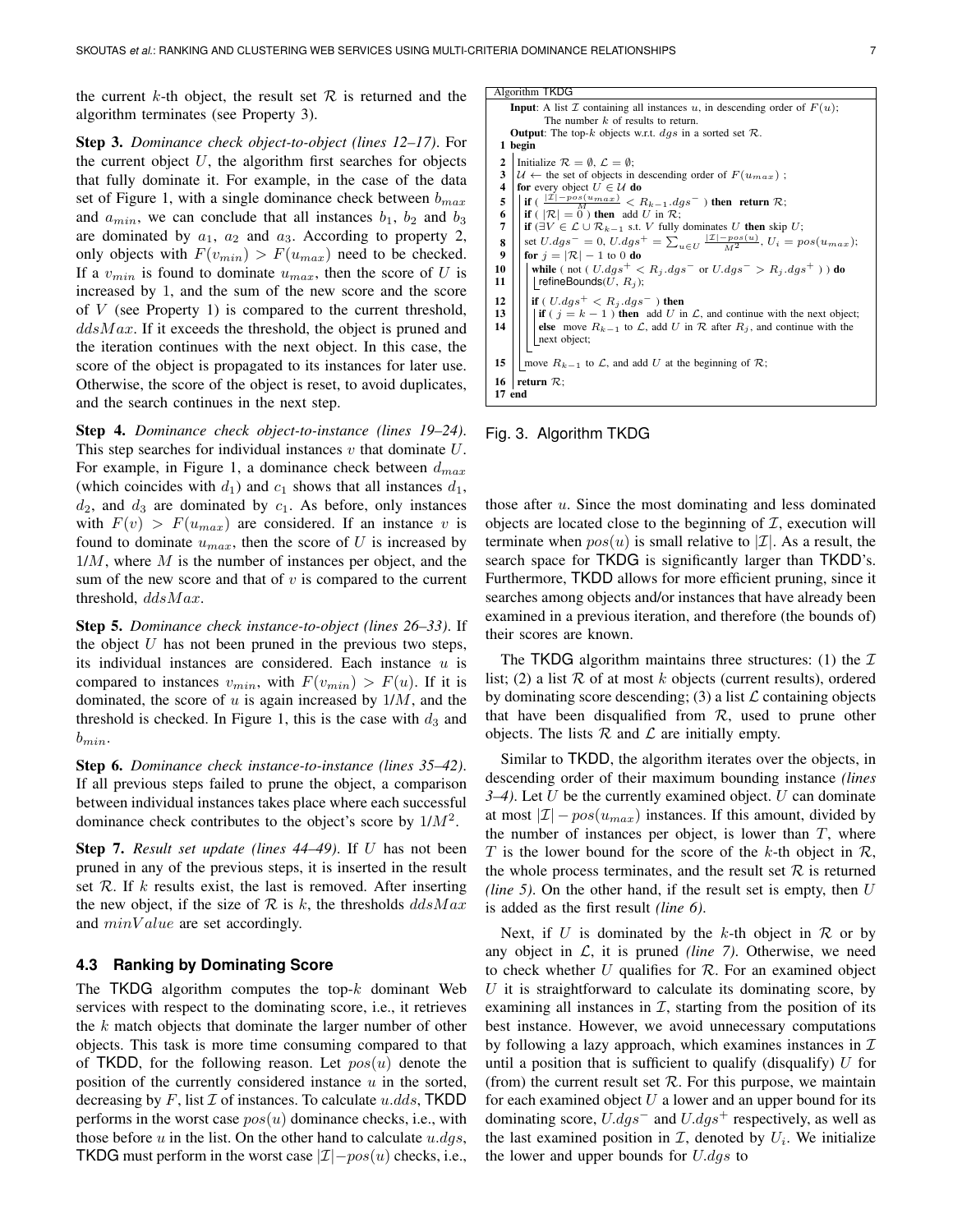$$
U.dgs^-=0 \text{ and } U.dgs^+=\sum_{u\in U}\frac{|\mathcal{I}|-pos(u)}{M^2},
$$

respectively. Also, the last examined position for  $U$  is initialized to  $U_i = pos(u_{max})$  *(line 8)*.

Let  $V$  be the  $k$ -th result in  $R$ . We start by comparing  $U$ with V. Three cases may occur: (1) if  $U.dgs^{+} < V.dgs^{-}$ , then U does not qualify for  $R$ , and it is inserted in  $\mathcal{L}$ ; (2) if  $U.dgs^- > V.dgs^+$ , U is inserted in R before V, and it is recursively compared to the preceding elements of  $V$  in  $\mathcal{R}$ ; if V was the k-th object in  $\mathcal{R}$ , it is removed from  $R$  and it is inserted in  $\mathcal{L}$ ; (3) otherwise, the lower and upper bounds of U and V need to be refined, until one of the conditions  $(1)$  or (2) is satisfied. This refinement is performed by searching in  $I$  for instances dominated by an instance of  $U$ , starting from the position  $U_i$ . At each step of this search, the instance at this position,  $v$ , is compared to the instances of  $U$  preceding it. For each instance  $u$  of  $U$  that dominates (does not dominate)  $v$ , the lower (upper) bound of the dominating score of  $U$  is increased (decreased) by  $1/M^2$ . Also, the last examined position for U is incremented by 1. Notice that, as in TKDD, if  $F(v)$  does not exceed the minimum value of  $u$ , then  $u$  dominates  $v$  and all its susequent instances, hence, the lower bound of the score of  $u$  is updated accordingly, without performing dominance checks with those instances *(lines 9–15)*.

## **4.4 Ranking by Dominance Score**

This section introduces a ranking score that achieves a balance between dominated and dominating scores.

Service Dominance Score. Given an instance  $u$ , we define the dominance score of u as  $u \, ds = u \, dg \, s - \lambda \cdot u \, ds$ , which promotes  $u$  for each instance it dominates, while penalizing it for each instance that dominates it. The parameter  $\lambda$  is a scaling factor explained in the following. Consider an instance  $u$  corresponding to a good match. Then, it is expected that  $u$ will dominate a large number of other instances, while there will be only few instances dominating  $u$ . In other words, the  $dgs$  and  $dds$  scores of u will differ, typically, by orders of magnitude. Hence, the factor  $\lambda$  scales dds so that it becomes sufficient to affect the ranking obtained by  $dgs$ . Consequently, the value of  $\lambda$  depends on the size of the data set and the distribution of the data. A heuristic for selecting the  $\lambda$  value that works well in practice (see Section 6.1) is  $\Delta d\alpha s / \Delta d\alpha s$ , where  $\Delta dgs$  and  $\Delta dds$  are the differences in the scores of the first and second result obtained by each respective criterion. The dominance score of an object  $U$  is defined as the (possibly weighted) average of the dominance scores of its instances:

$$
U.ds = \frac{1}{M} \sum_{u \in U} u.ds \tag{7}
$$

Next, we outline the TKM algorithm, that computes the top $k$  matches with respect to the dominance score. In particular, this algorithm is derived by the algorithm TKDG, with an appropriate modification to account also for the dominated score. More specifically, this modification concerns the computation of the lower and upper bounds of the scores. First, the lower bound for the score of an object is now initialized to  $U.dgs^{-} = -\lambda \cdot \sum_{u \in U} \frac{pos(u)}{M^2}$  instead of 0. Second, the bounds refinement process now needs to consider two searches, one for instances dominated by the current object, and one for instances that dominate the current object. These searches proceed interchangeably, and the bounds are updated accordingly. Consequently, two separate cursors need to be maintained for each object, to keep track of the progress of each search in the list containing the instances.

# **5 CLUSTERING WEB SERVICES**

Section 5.1 introduces the problem of clustering Web service search results, based on dominance relationships. Sections 5.2 and 5.3 present two algorithms to address this problem.

## **5.1 Problem Statement**

The purpose of clustering is fundamentally different from that of ranking. Instead of selecting the  $k$  best matches, we organize the matched services into  $\ell$  groups that capture different trade-offs among all the considered request parameters. To better motivate and illustrate this, we refer to a simple example with two matching filters, one input  $P_{in}$  and one output  $P_{out}$ parameter, and a set of matched services, A through I. Each service comprises two match instances, represented as points in the  $P_{in} \times P_{out}$  plane shown in Figure 4; for example, service A consists of instances  $a_1$  and  $a_2$ .



Fig. 4. Example services in the  $P_{in} \times P_{out}$  space

Upon inspection of Figure 4, one can deduce that the matched services can be organized in 4 clusters:  $\{A, B\}$ ,  $\{C, D, E\}, \{F, G\}, \{H, I\}.$  The first cluster,  $\{A, B\}$ , contains services that match the output parameter almost perfectly (with PDMs above 0.90), but fail to match the input parameter. Conversely, the third cluster,  $\{F, G\}$ , corresponds to services that match the input but not the output parameter. The services in the second cluster,  $\{C, D, E\}$ , match both parameters quite well (with PDMs between 0.75 and 0.90), but not as well as services in the first and third cluster match the output and input parameters, respectively. Finally, the fourth cluster,  $\{H, I\}$ , consists of services that match both parameters with average degrees of match (PDMs between 0.60 and 0.75).

Clearly, the last cluster does not contain any useful matches, as both H and I are dominated by  $C$ , D and E with probability 1 (all matching criteria agree). However, all others contain useful candidates that capture different trade-offs w.r.t. the request parameters. For example, a user interested in finding the best service might look in the second cluster; indeed, it contains the top-1 result,  $D$ , according to any algorithm of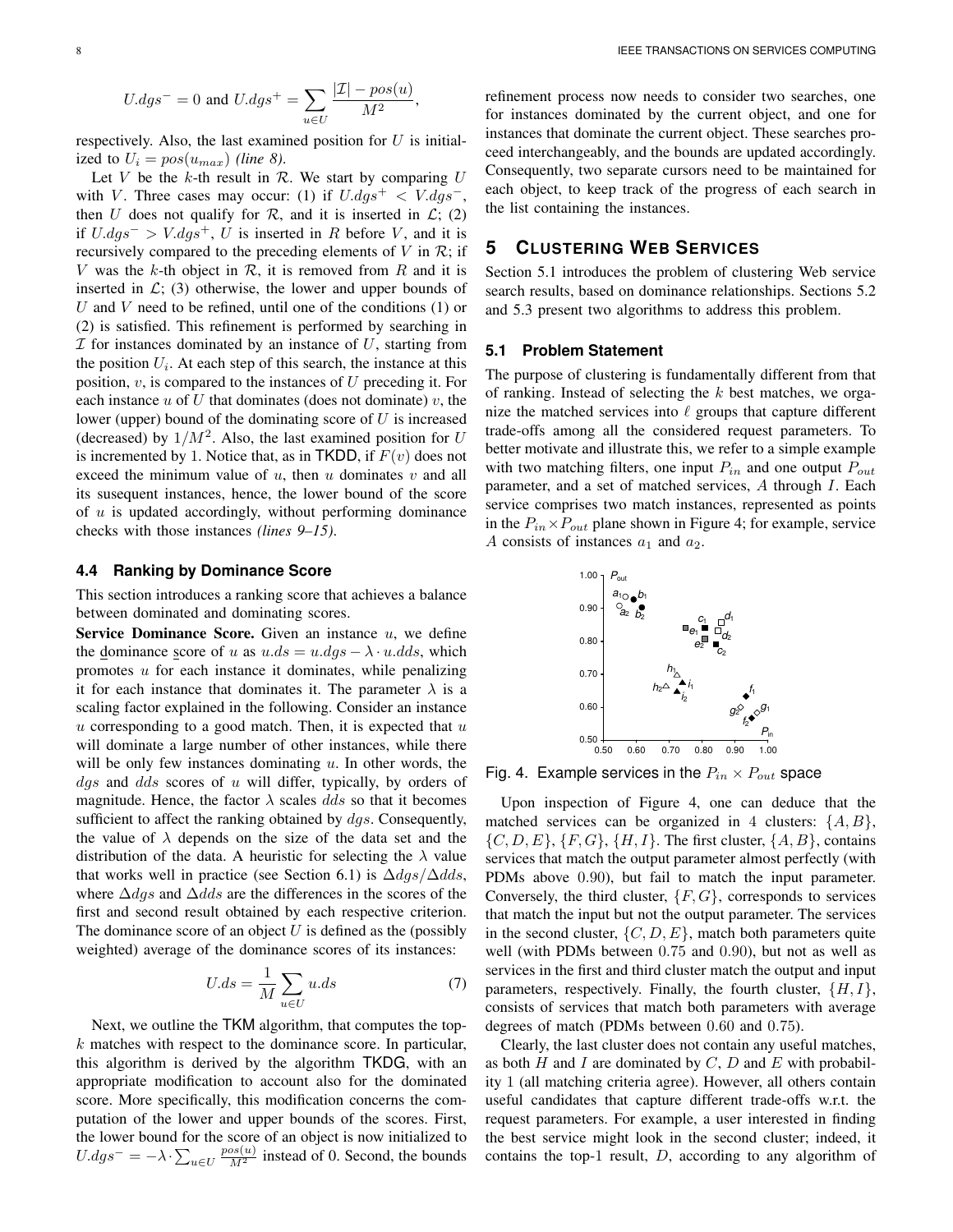our ranking framework (Section 4). Consider now a user that requires almost exact matches for either or both parameters, and hence is not satisfied with the services in the second cluster. That user would have to consider service composition opportunities in the first and third clusters. For example, a service, say A, in the first cluster matches the output parameter perfectly and can thus be combined with another, say  $X$ , to obtain the desired service. Therefore, to identify such an X, the user issues a new query where the requested service has as input that of the original request and as output  $A$ 's input. Alternatively, the user may invoke a similar process for a service, say  $F$ , that belongs to the third cluster. S/he issues a new query where the requested service has as input  $F$ 's output and as output that of the original request.

The benefits of clustering the matched services become even more apparent, when QoS parameters are considered in the matchmaking process. A typical example would be a query containing requirements for price and execution time. Then, one cluster would contain services that are expensive but have a fast response time, while another cluster contain services with low or no fee but high execution time. Then, different types of user, e.g., premium versus custom users, would focus on different clusters of results to find a good match.

Overall, the benefit of the clustering is that it diversifies the search results, allowing the users to focus and drill-down on that subset of the results that better meets their requirements.

The proposed Web service clustering framework effectively summarizes the various trade-offs (e.g., as in clusters  $\{A, B\}$ ,  $\{C, D, E\}, \{F, G\}$  associated with the multiple matching parameters, while eliminating irrelevant services (e.g., cluster  $\{H, I\}$ ). The framework is based on dominance relationships, and, thus, satisfies the requirements  $\mathcal{R}_1$  and  $\mathcal{R}_2$ . More specifically, it comprises the following high-level steps:

- 1. Select the services that have a skyline probability above a specified threshold p.
- 2. Select  $\ell$  representative services from the above set.
- 3. Form the clusters by assigning each of the remaining services to its closest representative.

In the following, we focus on steps 1 and 2. Step 3 is straightforward, as it uses the distance function between two services defined already in step 2.

Regarding the first step, we choose to set the probability threshold to 0, so that the derived set will contain those matches that have a non-zero probability to belong to the skyline. Thus, intuitively, these are the "most interesting" objects with respect to the existing trade-offs, from which we can then select the  $\ell$  representatives to be used as the "seeds" for forming the clusters. This choice has also an additional benefit in terms of efficiency, as shown by the next property.

Property 5. *A match object* U *has a skyline probability greater than* 0 *if and only if there exists at least one instance* u *for which there does not exist another object* V *such that*  $v_{min}$  *dominates u, i.e.,*  $U$ *.sky* > 0 *iff*  $\exists u$  *s.t.*  $\sharp V$  *s.t.*  $v_{min}$  ≻ *u.* 

The proof can be easily derived from Equation 4, combined with Property 4. The above property also specifies the process for computing the 0-skyline, which is performed by the

**Function SRC** Input: A set of objects  $U$ , each comprising  $M$  instances. **Output:** The set of objects  $S$  having non-zero skyline score. 1 begin 2 | Initialize  $S = \emptyset$ ;<br>3 | for  $U \in \mathcal{U}$  do for  $U \in \mathcal{U}$  do  $\begin{array}{c|c} \textbf{4} & \textbf{for } u \in U \textbf{ do} \\ \textbf{5} & | \textbf{add} = true \end{array}$  $add = true;$ 6  $\begin{array}{|c|c|c|c|c|c|}\n6 & \text{for } V \in \mathcal{U} \setminus \{U\} \text{ do} \\
\hline\n7 & \text{if } v \text{ } min \succ u \text{ then}\n\end{array}$ if  $v.min \succ u$  then 8 add = false; break; 10  $\left|\left|\begin{array}{cc} \text{if} \text{ } add == true \text{ then} \\ \text{Insert } U \text{ in } S \end{array}\right|\right|$  $\begin{array}{c|c|c} \n\textbf{11} & \textbf{12} & \textbf{13} \\ \n\textbf{12} & \textbf{14} & \textbf{15} \\ \n\end{array}$ break: 13 | return  $S$ ; 14 end

#### Fig. 5. Function SRC

function Skyline Representative Candidates (SRC) shown in Figure 5. This function iterates over all the match objects, and selects those satisfying the above property.

Returning to the example of Figure 4, the first step eliminates services  $H$  and  $I$ , as they have 0 skyline probability. To see this, we need to examine the two instances of service H. For both  $h_1$  and  $h_2$  there exists an object, C (either C, D or E would do) such that  $c_{min}$  dominates them. Because of this dominance relationship,  $H$  (and  $I$ ) cannot be a better match than  $C$ , and is thus excluded from the next steps.

In the second step, we need to select the most representative objects among those returned by the SRC function. Two recent works, [22] and [23], address this issue, however applying only to conventional dominance relationships. The first tries to find cluster centers that have high dominating scores. For the example of Figure 4 and for  $\ell = 3$ , [22]<sup>1</sup> would choose  $C, D$  and  $E$  as the three most representative services, missing important information. On the other hand, the second approach uses a distance-based metric to obtain a uniform sample of the skyline that explicitly captures all trade-offs, and therefore is suitable for the purpose of our clustering. Continuing the example of Figure 4 and for  $\ell = 3$ ,  $[23]$ <sup>1</sup> would choose A (or B), C (or  $D$ , E) and F (or F) as the three most representative services. Next, we extend this method to account for the existence of multiple instances per object.

The work in [23] introduced a distance-based definition for selecting the  $\ell$  most representative skyline objects: it is a subset of the skyline  $S$  such that for every other skyline object there is a representative close to it. Given  $S$ , we define the *representation error* of any subset  $C$  of  $S$  as

$$
Er(\mathcal{C}) = \max_{U \in \mathcal{S} \setminus \mathcal{C}} \{ \min_{V \in \mathcal{C}} dist(U, V) \}. \tag{8}
$$

In our case, we define the distance  $dist(U, V)$  between U and V as the median among all distances between pairs of instances of  $U$  and  $V$ . We choose the median, instead of the average, to reduce the bias of instances that are very far apart. Hence, the goal is to find the set of representatives  $\mathcal C$ that minimizes the representation error. This problem is NPhard, even for a single criterion [23]. In the following, we propose two algorithms that offer different trade-offs between processing cost and accuracy. Approximate Skyline Clustering

1. We apply [22] and [23] assuming only one instance per service.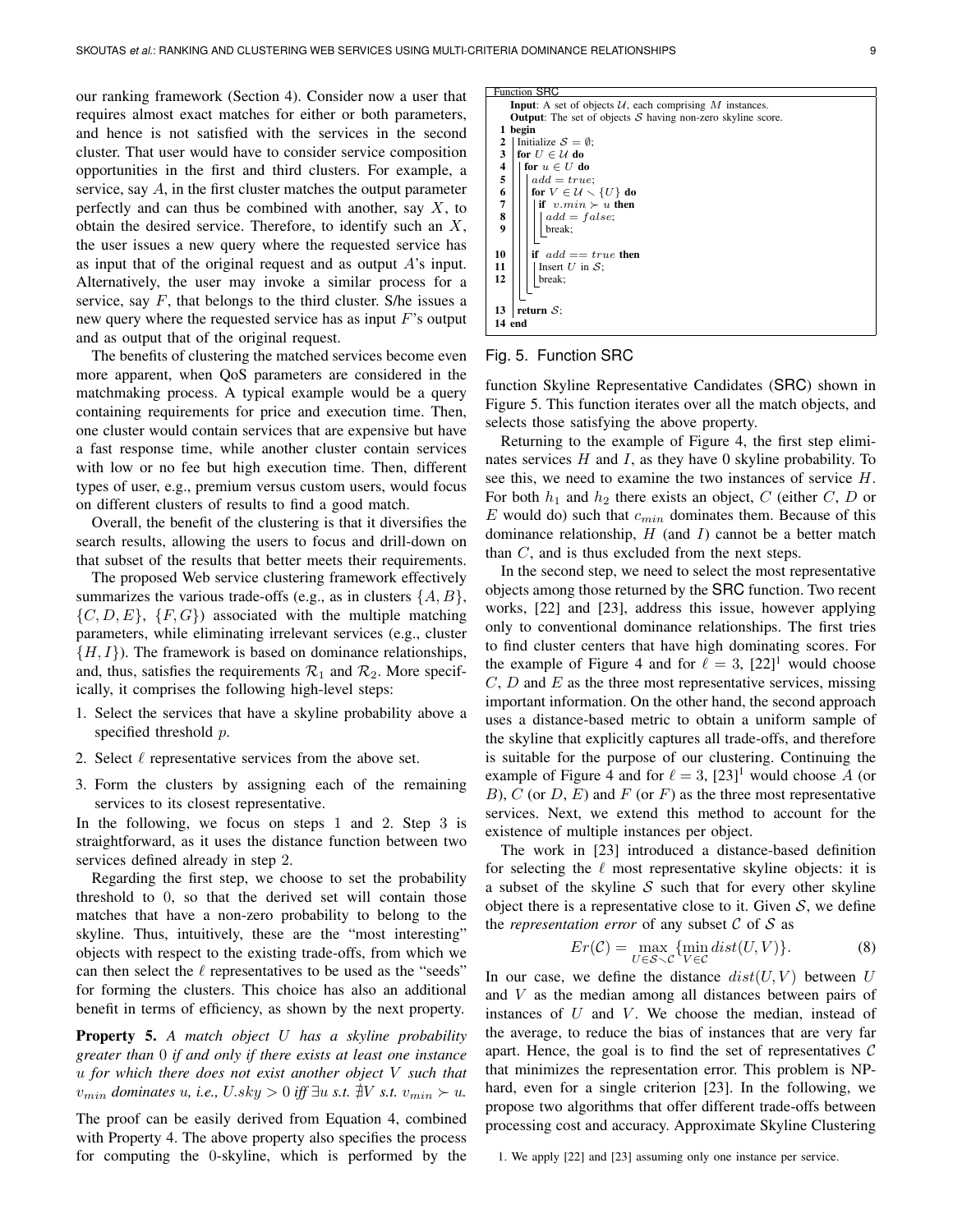

Fig. 6. Algorithm ASC

(ASC), described in Section 5.2, is an extension of the 2-approximate algorithm of [23] and offers tight accuracy guarantees with a relatively large processing cost. On the other hand, Heuristic Skyline Clustering (HSC), described in Section 5.3, is a novel linear time heuristic, which is experimentally shown to produce good representatives.

## **5.2 Approximate Skyline Clustering**

As mentioned above, the problem of selecting the  $\ell$  representatives that minimize the representation error is NP-hard. The authors in [23] propose a greedy algorithm that provides a 2-approximate solution. Briefly, the algorithm selects initially a random object; then, it proceeds iteratively in  $\ell - 1$  steps, selecting at each iteration the *farthest neighbor*, i.e., the object with the largest distance from its closest representative.

Figure 6 shows the adaptation of this algorithm for the case of multiple instances. First, function SRC is invoked to return an initial candidate set S with non-zero skyline scores (*line* 2), as discussed in the previous section. A random object is selected and inserted into the representative set C (*lines 3–4*). In each of the following  $\ell-1$  iterations (*lines 5–21*) the object  $U \in \mathcal{S}$  (*lines 7–20*) with the largest distance from its closest representative  $V \in \mathcal{C}$  (*lines 9–17*) is selected and inserted in the representative set (*line 21*). The distance between U and  $V$  is calculated as the median of the distances between pairs of instances of U and V (*lines 10–15*). Notice that the ASC algorithm produces a representative set which has a representation error at most twice as much as the optimal. The proof is analogous to that of [23], with the difference that the distance measure simultaneously takes into account the multiple instances.



Fig. 7. Algorithm HSC

## **5.3 Heuristic Skyline Clustering**

Although ASC produces a representative set with provable guarantees, it is still a computationally expensive process, as shown by the experiments in Section 6. In the following, we introduce the Heuristic Skyline Clustering (HSC) algorithm, shown in Figure 7, which is a fast heuristic with no quality guarantees, though. The basic idea of HSC is to avoid expensive farthest neighbor searches, by first sorting the match objects and then retrieving objects at predefined positions in the sorted list, which are expected to be good representatives.

Initially, HSC invokes function SRC to obtain a candidate set of objects  $S$  with non-zero skyline scores; also, the representative set  $C$  is initialized to empty *(lines 2–3)*. The key aspect of HSC lies in arranging the objects in an appropriate order for partitioning. To preserve the proximity among objects, we apply a space filling curve, such as the z-order or the Hilbert curve. The basic property of space filling curves is that they arrange multi-dimensional points in a single-dimensional space, i.e., a line, so that points that are close to each other in the original space are very likely to remain close in the line. Recall that in our case each object  $U \in S$  is a set of M points in the d-dimensional space. Thus, we need to represent each object by a single point. We choose the *centroid*, defined as the barycenter of all the object's instances. The centroids and the Hilbert curve are shown in Figure 8. Each centroid  $u_{ctr}$  is inserted into a list  $\mathcal{L}$ , and is associated with an address  $addr(u_{ctr})$ , which denotes its position in the space filling curve; then, all the centroids are sorted using this address as the key (*line 4–7*). In our example, this order coincides with the alphabetical.

Using the sorted list, there are two ways to extract heuris-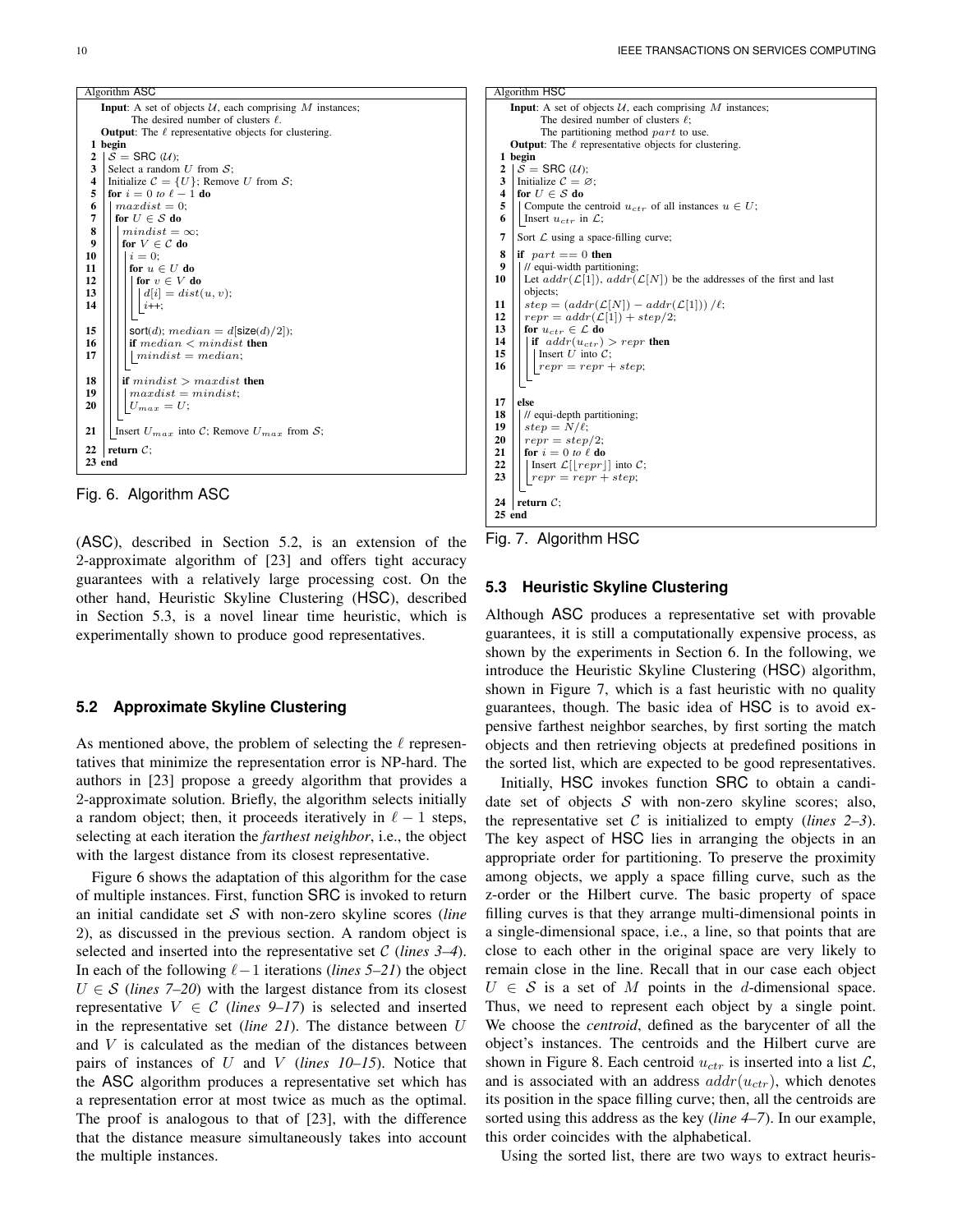

Fig. 8. Partitions based on the Hilbert curve

tically good representatives, *equi-width* and *equi-depth* partitioning. The intuition of equi-width partition is to divide the single-dimensional space into a set of  $\ell$  partitions of equal width and select the centroid in the middle of each partition as a representative. Specifically, the first and last addresses, i.e., addr( $\mathcal{L}[1]$ ) and addr( $\mathcal{L}[N]$ ), are used to define the width, termed step, of each partition (*lines 10–11*). The address of the first desired representative is determined as that of middle of the first partition (*line 12*). Then, each centroid is examined in turn. If the address of the current centroid  $u_{ctr}$  is after the desired representative, the object  $U$  is inserted in the result set  $C$ , and the address of the next representative is computed (*lines 13–16*). Upon conclusion of this process, a set of representatives is placed in the result set  $C$ . However, there is no guarantee that C will contain  $\ell$  objects, as there may not exist a representative in each partition, e.g., in the case of skewed or sparse data sets. Figure 8 shows the case of  $\ell = 3$  for the services of Figure 4, where the first partition is empty; thus the representatives are only  $C, F$ .

Alternatively, an equi-depth partitioning can be applied. This is guaranteed to return exactly  $\ell$  representatives, essentially by generating more representatives (i.e., more clusters) in more dense areas. The process is similar to a recently proposed heuristic for maintaining  $\ell$ -medoid clusters in dynamic settings [35]. The selected representatives lie in positions within the list L that are  $\vert N/\ell \vert$  entries apart *(line 19)*, with the first one being in the  $\vert N/(2\ell) \vert$ -th position (*line 20*). Figure 8 shows that for  $\ell = 3$  the representatives are  $A, D, F$ .

# **6 EXPERIMENTAL EVALUATION**

This section presents an extensive experimental study of our approach. First, we investigate the benefits of our methods with respect to the recall and precision of the computed results and the error in identifying the most representative services. For this purpose, we rely on a publicly available benchmark for Web service discovery, comprising real-world service descriptions, sample requests, and relevance sets. Then, we consider the computational cost of the proposed algorithms under different combinations of values for the parameters involved, using synthetic data sets. All the algorithms were implemented in Java, and the experiments were conducted on a Pentium D 2.4GHz with 2GB of RAM, running Linux.

#### **6.1 Retrieval Effectiveness**

Experimental setup. We use the publicly available service retrieval test collection OWLS-TC v2 (http://www-ags.dfki.uni-sb. de/∼klusch/owls-mx/), which contains real-world Web service descriptions, retrieved mainly from public IBM UDDI registries. More specifically, it comprises: (a) 576 service descriptions, (b) 28 sample requests, and (c) a manually identified relevance set for each request.

To determine the PDMs of the services, we use the OWLS-MX matchmaker [3], which matches I/O parameters from the service descriptions, exploiting either purely logic-based reasoning (M0) or combined with some content-based, IR similarity measure. In particular, the following measures are provided: loss-of-information measure (M1), extended Jaccard similarity coefficient (M2), cosine similarity (M3), and Jensen-Shannon information divergence based similarity (M4).

We have adapted the matching engine of OWLS-MX as follows. For a pair  $\langle R, S \rangle$ , instead of a single aggregated relevance score, we retrieve a score vector containing the degrees of match for each parameter. Furthermore, for any such pair, all similarity criteria (M0–M4) are applied, resulting in five score vectors. Hence, for a request having in total d I/O parameters, each matched service corresponds to a match object, and the score vectors correspond to the object's d-dimensional match instances.

Ranking. The conducted evaluation of the algorithms described in Section 4 comprises four stages. First, we compare the three different ranking criteria introduced in our approach, in terms of the *Interpolated Recall-Precision Averages* [36], which measure precision, i.e., percentage of retrieved items that are relevant, at various recall levels, i.e., after a certain percentage of all the relevant items have been retrieved. The resulting precision-recall graphs are depicted in Figure 9(a). Regarding TKM, we study the effect of the parameter  $\lambda$  (see Section 3), considering 4 variations, denoted as  $TKM-\lambda$ , for  $\lambda$ =1, 5, 20, 50. As shown in Figure 9(a), for a recall level up to 30%, the performance of all methods is practically the same. Differences start to become more noticeable after a recall level of around 60%, where the precision of TKDG starts to degrade at a considerably higher rate compared to that of TKDD. This means that several services, even though dominating a large number of other matches, were not identified as relevant in the provided relevance sets. On the other hand, as expected, the behavior of TKM is dependent on the value of  $\lambda$ . Without considering any scaling factor, i.e., for  $\lambda=1$ , the effect of the dds criterion is low, and, hence, although TKM performs better than TKDG, it still follows its trend. However, significant gains are achieved by values of  $\lambda$  that strike a good balance between the two criteria, dds and dgs. The heuristic presented in Section 3, provides us with a starting value  $\lambda_H$ , which is equal to 5 for the data set into consideration. All our experiments with the real data show that TKM- $\lambda_H$ , i.e., TKM having  $\lambda = \lambda_H$ , produces better results than the other two methods. This is illustrated by the graph  $TKM-5$  in Figure 9(a). In addition, the experiments show that for values of  $\lambda$  lower than  $\lambda_H$ , TKM does not produce better results; i.e., the effect of dds is still not sufficient. On the other hand, we can get further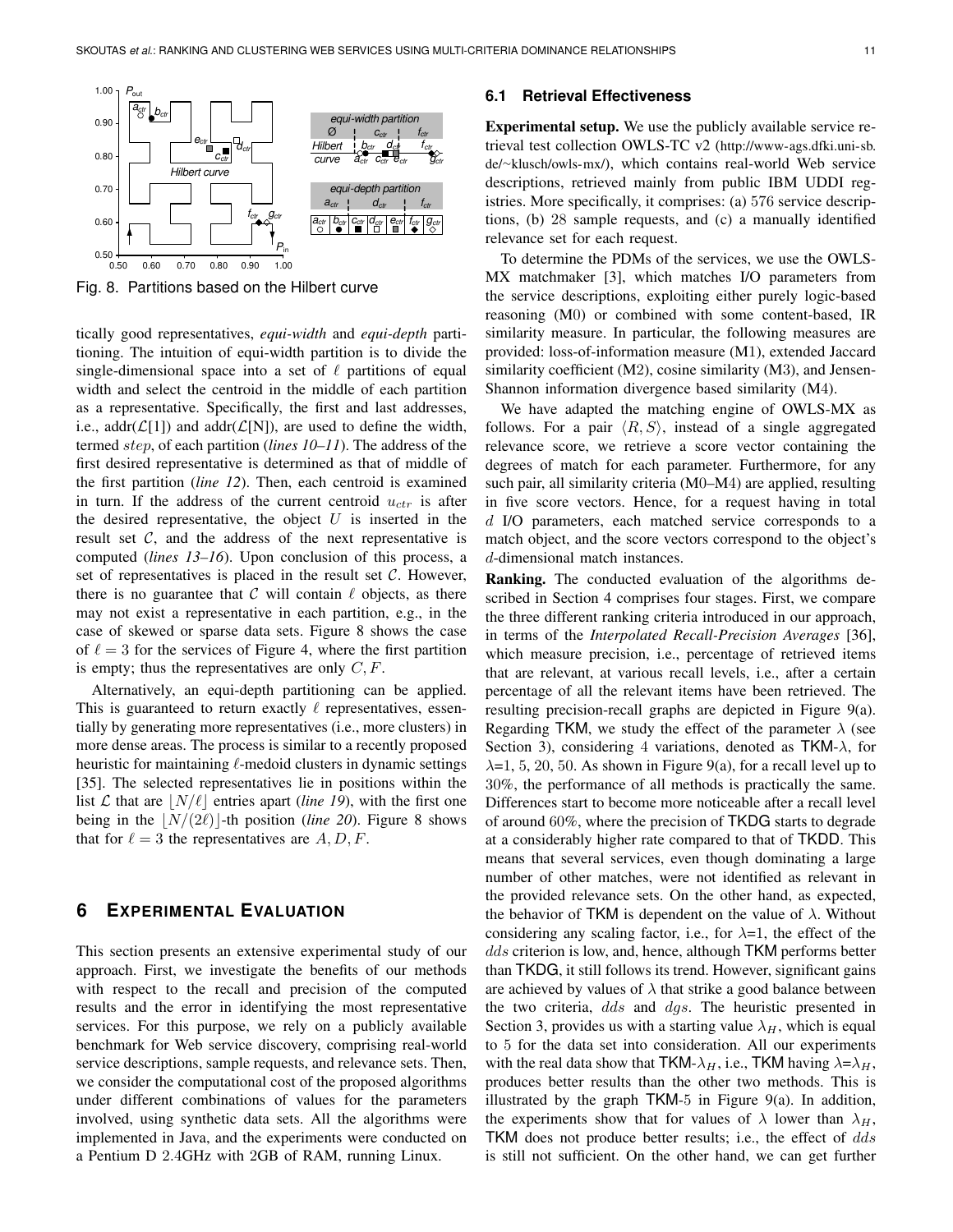0 0.1 0.2 0.3 0.4 0.5 0.6 0.7 0.8 0.9 1 Recall

(c) TKM and fusion approaches



Fig. 9. Ranking: Precision-Recall graphs

improved results (by a factor of around 1% in our experimental data set), by tuning  $\lambda$  into a range of values belonging to the same order of magnitude as  $\lambda_H$ . (Obviously, the tuning of  $\lambda$ is required only once per data set.) In our experiments, we got the best performance of TKM for values of  $\lambda$  around 20, which, as demonstrated by the graph in Figure 9(a), produces slightly better precision than TKM-5. Further increasing the factor  $\lambda$ , i.e., the effect of the *dds* criterion, fails to provide better results, and, as expected, it eventually converges back to TKDD, as illustrated by the TKM-50 graph in Figure 9(a).

Next, we examine the resulting benefit of the dominancebased ranking compared to applying either of the individual similarity measures M0-M4. The precision-recall measures are illustrated in Figure 9(b). To avoid overloading the figure, only the TKM-5 and TKM-20 have been plotted. As shown, the dominance-based ranking clearly outperforms all the individual similarity measures. This can be attributed to the fact that the combination of all the matching criteria constitutes the matchmaker more tolerant to the false positive or false negative results returned by the individual measures [37].

In the third stage, to better gauge the effectiveness of our methodology, we compare with more informed approaches, as well. When multiple rankings exist, a common practice for boosting accuracy is to combine, or *fuse*, the individual results. Several methods, reviewed in Section 2, exist for this task. We compare our method to four popular fusion techniques: the score-based approaches CombSum and CombMNZ [27], the simple rank-based method of Borda-fuse [24], and the Outranking approach [26]. The first three techniques are parameter-free; for the last, we employ a single outranking relation that corresponds to Pareto-optimality. The obtained precision-recall graphs are shown in Figure 9(c). Again, our approach clearly outperforms the other methods. This gain becomes even more apparent, when noticing through Figures 9(b) and 9(c) that these fusion techniques, in contrast to our approach, fail to demonstrate a significant improvement over the individual similarity measures.

Finally, we evaluate the ranking effectiveness using in addition the following standard IR evaluation measures [36]:

- *Mean Average Precision (MAP)*: average of precision values calculated after each relevant item is retrieved.
- *R-Precision (R-prec)*: measures precision after all relevant items have been retrieved.
- *bpref* : measures the number of times judged non-relevant items are retrieved before relevant ones.
- *Reciprocal Rank (R-rank)*: measures (the inverse of) the

rank of the top relevant item.

 0.3  $\mathbf{0}$  $0.5$ 5 0.7<br>ဗီစီ 0.6<br>A 0.6  $0.7$  $0.8$  $0.9$  $1 -$ 

• *Precision at*  $N$  *(P@N)*: measures the precision after  $N$ items have been retrieved.

TKM-5 $-4$ TKM-20 ----+ Borda - - C  $MNZ - -$ Outrank - - 4  $Sum - 4 -$ 

Table 2 details the IR metrics for all compared methods. For each metric, the highest value is shown in bold (we treat the values of both versions of TKM uniformly), whereas the second highest in italic. In summary, TKDD and TKDG produce an average gain of 8.33% and 6.44%, respectively, with respect to the other approaches. Additionally, TKM-5 and TKM-20 improve the quality of the results by a percentage (average values) of 11.44% and 12.56%, respectively.

TABLE 2 IR metrics for all methods

| Method         | MAP    | R-prec | bpref  | <b>R-rank</b> | P@5    | P@10   | P@15   | P@20   |
|----------------|--------|--------|--------|---------------|--------|--------|--------|--------|
| <b>TKDD</b>    | 0.7050 | 0.6266 | 0.6711 | 0.8333        | 0.8071 | 0.6893 | 0.6143 | 0.5446 |
| <b>TKDG</b>    | 0.6750 | 0.6233 | 0.6334 | 0.8333        | 0.8143 | 0.7143 | 0.6238 | 0.5089 |
| TKM-5          | 0.7249 | 0.6618 | 0.7098 | 0.8393        | 0.8000 | 0.7036 | 0.6738 | 0.5714 |
| <b>TKM-20</b>  | 0.7375 | 0.6808 | 0.7243 | 0.8393        | 0.8000 | 0.7250 | 0.6857 | 0.5750 |
| M <sub>0</sub> | 0.5097 | 0.5128 | 0.5138 | 0.7217        | 0.6357 | 0.6071 | 0.5357 | 0.4464 |
| M1             | 0.6609 | 0.5966 | 0.6313 | 0.8155        | 0.7571 | 0.6679 | 0.5738 | 0.5268 |
| M <sub>2</sub> | 0.6537 | 0.5903 | 0.6260 | 0.7708        | 0.7357 | 0.6536 | 0.5762 | 0.5232 |
| M <sub>3</sub> | 0.6595 | 0.5924 | 0.6254 | 0.8482        | 0.7357 | 0.6571 | 0.5762 | 0.5161 |
| M4             | 0.6585 | 0.5822 | 0.6234 | 0.8127        | 0.7429 | 0.6571 | 0.5690 | 0.5250 |
| Borda          | 0.6509 | 0.5778 | 0.6210 | 0.7577        | 0.7357 | 0.6464 | 0.5667 | 0.5179 |
| MNZ            | 0.6588 | 0.5903 | 0.6274 | 0.8214        | 0.7357 | 0.6536 | 0.5738 | 0.5286 |
| Outrank        | 0.6477 | 0.5811 | 0.6164 | 0.7575        | 0.7214 | 0.6500 | 0.5643 | 0.5179 |
| Sum            | 0.6588 | 0.5903 | 0.6274 | 0.8214        | 0.7357 | 0.6536 | 0.5738 | 0.5286 |

Clustering. The main challenge in the clustering problem is to select a good set of  $\ell$  representative services, so that each one of the remaining matched services is sufficiently close (and, hence, effectively clustered) to one of these representatives. Thus, the quality of this process is quantified by the value of the representation error (see Equation 8).

Figure 10 displays the representation error for our two algorithms, ASC and HSC, averaged over the 28 requests in the collection OWLS-TC v2. As shown, ASC, which relies on farthest neighbor searches, is more effective in selecting good representatives. This is because HSC relies instead on the use of the space filling curve to order and then partition the objects. Although the space filling curve tries to preserve the proximities among objects, the dimensionality reduction from d to 1 inevitably introduces more error. Still, for a small number of clusters (up to 3), we notice that the difference in the representation error is small. This is because ASC starts with a randomly selected object as the first representative. Thus, for small values of  $\ell$  the representation error is affected by this selection. Moreover, as will be shown in Section 6.2, HSC is typically much faster than ASC. Therefore, ASC appears to be also an appealing technique for clustering Web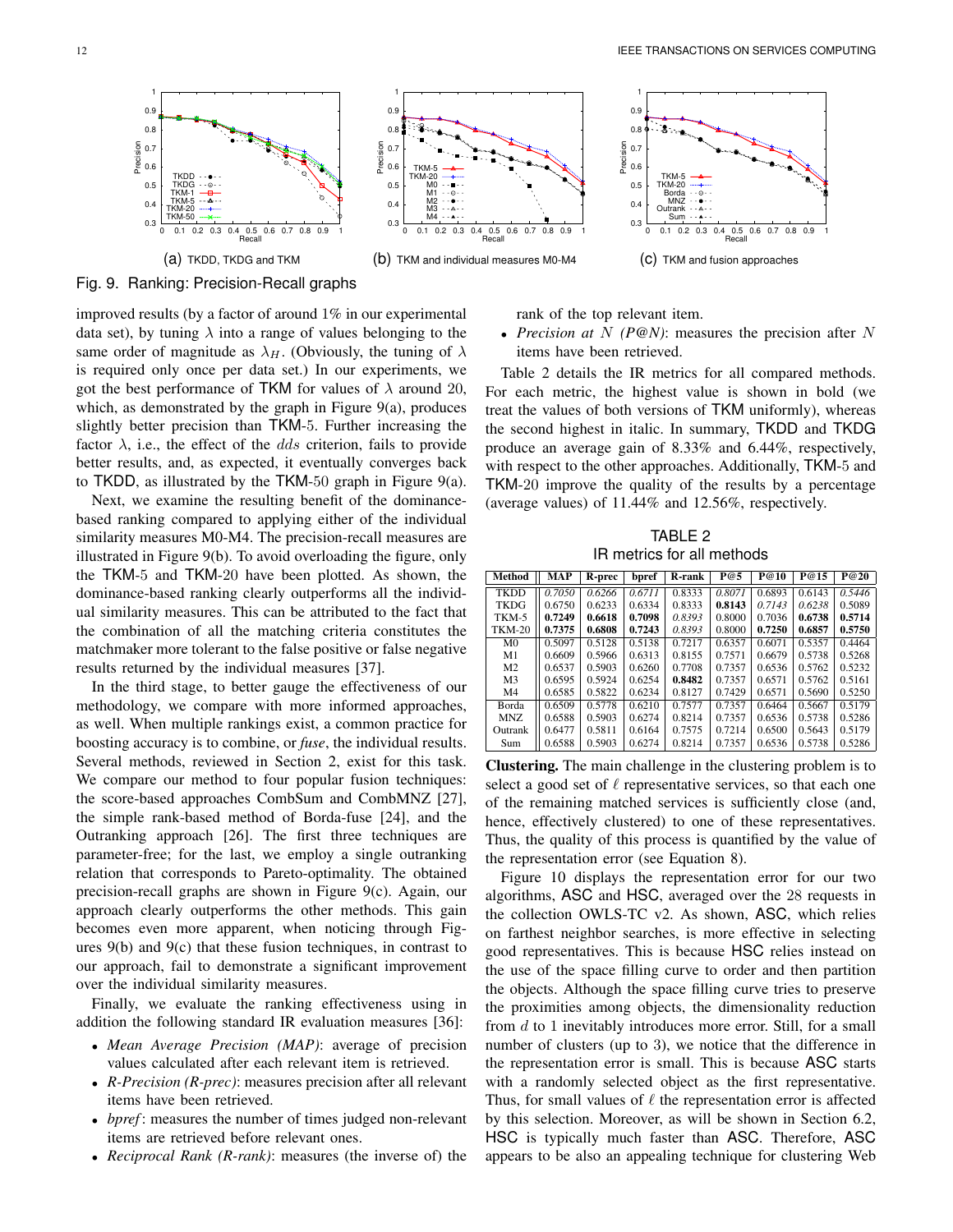

Fig. 10. Clustering: representation error

service search results.

#### **6.2 Computational Cost**

Experimental setup. We use a publicly available generator (http://randdataset.projects.postgresql.org/) to create data sets for studying the computational cost of our ranking and clustering algorithms. The examined parameters and their corresponding values are summarized in Table 3. N, k, and  $\ell$  refer, respectively, to the number of available services, the number of top results, and the number of clusters to return. The number of parameters in the service request, i.e., the dimensionality of each match instance, is denoted with  $d$ . M corresponds to the number of distinct matching criteria employed by the service matchmaker, i.e., the number of instances per match object. Given a similarity measure, *corr* denotes the correlation among the degrees of match for the parameters of a service and takes 3 values. In independent (ind), degrees of match are assigned independently to each parameter; in correlated (*cor*), the values in the match instance are positively correlated, i.e., a good match in some service parameters increases the possibility of a good match in the others; in anticorrelated (ant) the values are negatively correlated, i.e., good matches (or bad matches) in all parameters are less likely to occur. Parameter var controls the variance of results among similarity metrics. When var is low, matching scores from different criteria are similar. Hence, the instances of the same match object are close to each other in the  $d$ -dimensional space. On the other hand, when  $var$  is high, the matching scores from different criteria are dissimilar and, consequently, instances are far apart. We report our measures for variance around 10% (low) and 20% (high). In each round of the experiments, we investigate the effect of one parameter, while setting the remaining ones to their default values, shown bold in Table 3. As a default scenario, we consider a request with 4 parameters, asking for the top-30 matches or 3 clusters among a set of 5K partially matching service descriptions, using 4 different similarity measures.

TABLE 3 Parameters and examined values

| <b>Parameter</b>      | Symbol | Values             |
|-----------------------|--------|--------------------|
| Number of services    | N      | $[1, 10]$ K, 5K    |
| Number of top results | k      | 10, 20, 30, 40, 50 |
| Number of clusters    |        | 2, 3, 4, 5         |
| Number of dimensions  | d.     | 2, 4, 6, 8, 10     |
| Number of instances   | M      | 2, 4, 6, 8, 10     |
| Parameter correlation | corr   | ind, cor, ant      |
| Instance variance     | var    | low, high          |

Ranking. We first provide a theoretical analysis, and then we report our experimental findings on the synthetically generated data sets described above.

*Theoretical Analysis*. To determine the dominated and dominating scores, our methods need to compare the instances of all services with each other, in the worst case. In total, there are  $N \cdot M$  instances (i.e., M match instances per service), hence we perform  $O(N^2M^2)$  dominance checks. For any pair of instances, a dominance check needs to examine the PDMs for all d parameters. As a result, the complexity is  $O(dN^2M^2)$ . Clearly, this is a worst-case bound, as our algorithms need only find the top- $k$  dominant services and employ various optimizations for reducing the number of dominance checks.

For the sake of comparison, we also briefly discuss the computational cost of the fusion techniques considered in Section 6.1. These take as input  $M$  lists, one for each criterion, containing the  $N$  advertised services ranked in decreasing order of their *overall* degree of match with the request. Therefore, an aggregation of the individual parameterwise scores is required. CombSum, CombMNZ and Bordafuse scan the lists, compute a *fused* score for each service and output the results sorted by this score. This procedure costs  $O(NM + N \log N)$ , where the first (second) summand corresponds to scanning (sorting). The Outranking method computes the fused score in a different manner: for each pair of services it counts agreements and disagreements as to which is better in the ranked lists. Therefore, its complexity is  $O(N<sup>2</sup>M)$ . Note that all fusion techniques are independent of d due to the reduction of the individual scores to a single overall. In practice, the performance of TKDG and TKM resembles that of the Outranking method, while TKDD's is similar to the other fusion approaches. For ease of presentation, in the remaining, we focus only on the three proposed methods.

*Experimental Results*. Overall, the experiments indicate that TKDD is the most efficient method. As already discussed in Section 4.3, TKDD is interested in objects that dominate the top match objects; hence, it searches a relatively small portion of the data set. On the contrary, the search space for TKDG is significantly larger, so its delay is expected. Similarly, the performance of TKM suffers mainly due to the impact of  $dgs$ score; therefore, it is reasonable that it follows the same trend as TKDG, with a slight additional overhead for accounting for the dds score, as well. These observations are more apparent in Figure 11(a), where it can be seen that TKDD is very slightly affected, as opposed to TKDG and TKM, by the size of the data set. Another interesting observation refers to the effect of the dimensionality (Figure 11(d)), which at higher values becomes noticeable even for TKDD. This, in fact, is a known problem faced by the skyline computation approaches as well. As the dimensionality increases, it becomes increasingly more difficult to find instances dominating other instances; hence, more dominance checks need to be performed. A possible work-around is to group together related service parameters so as to decrease the dimensionality of the match objects. For the same reasons, a similar effect is observed in Figure 11(e). For correlated data sets, where many successful dominance checks occur, the computational cost for all methods drops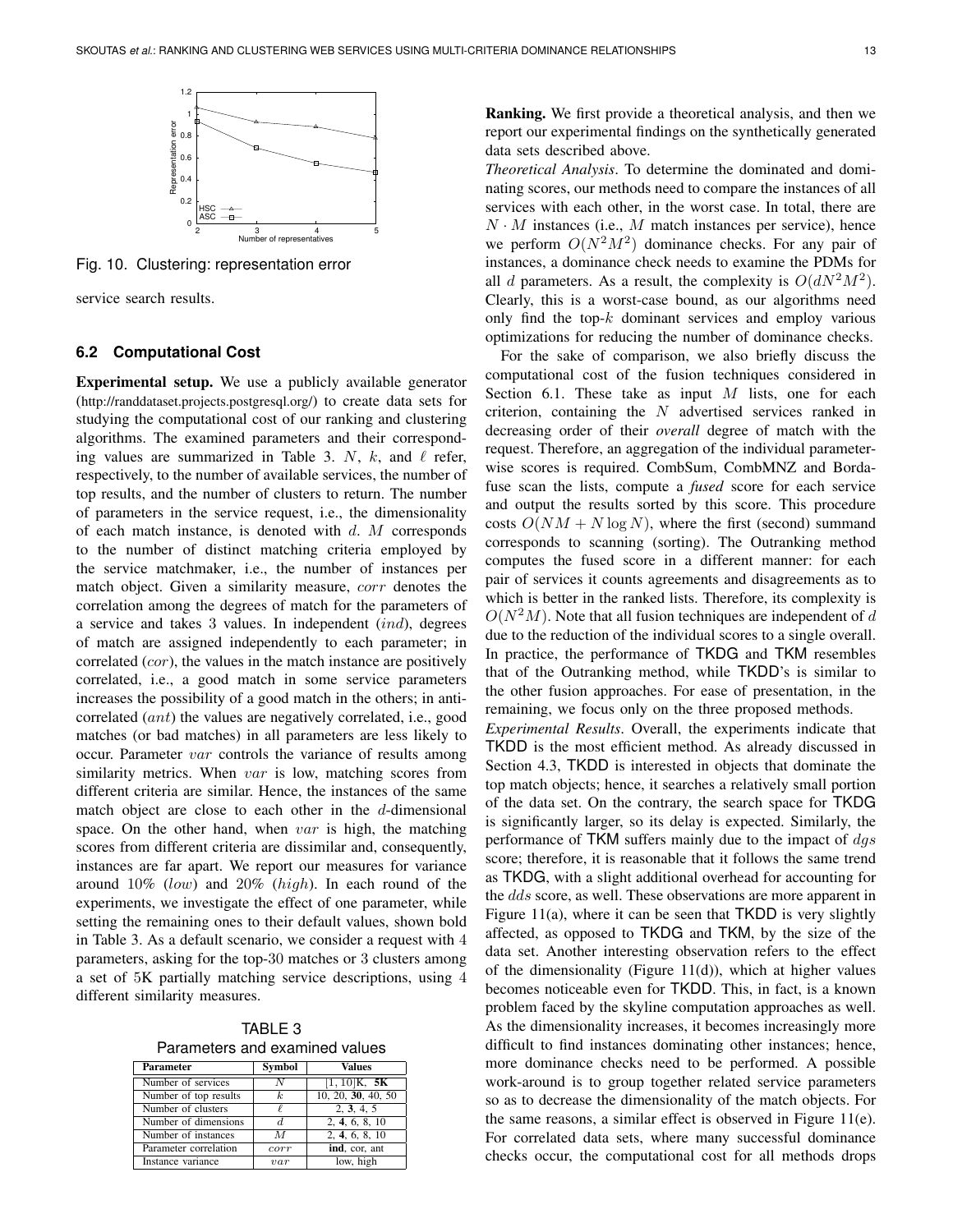Number of clusters

Number of measures

co,

ant



Fig. 11. Ranking: low (left) and high (right)  $var$ 

close to zero. On the contrary, for anti-correlated data sets, few dominance checks are successful and the computational cost is significantly larger.

Therefore, the final choice of the appropriate ranking method depends on the application. All three proposed measures produce significantly more effective results than the previously known approaches. If an application favors more accurate results, then TKM seems as an excellent solution. If the time factor acts as the driving decision point, then TKDD should be favored, since it provides high quality results (see

Fig. 12. Clustering: low (left) and high (right)  $var$ 

Clustering. Next, we measure the performance of the algorithms ASC and HSC on the same synthetic data sets discussed above, starting first with a brief theoretical analysis and then presenting the experimental findings.

*Theoretical Analysis*. Both algorithms, ASC and HSC, first rely on function SRC to compute the set of objects  $S$  with non-zero skyline score. Recall that this computation is based on Property 5. Thus, similar to the corresponding analysis for the ranking algorithms, the complexity of this process is  $O(dN^2M)$ , since for each pair of match objects U and V, all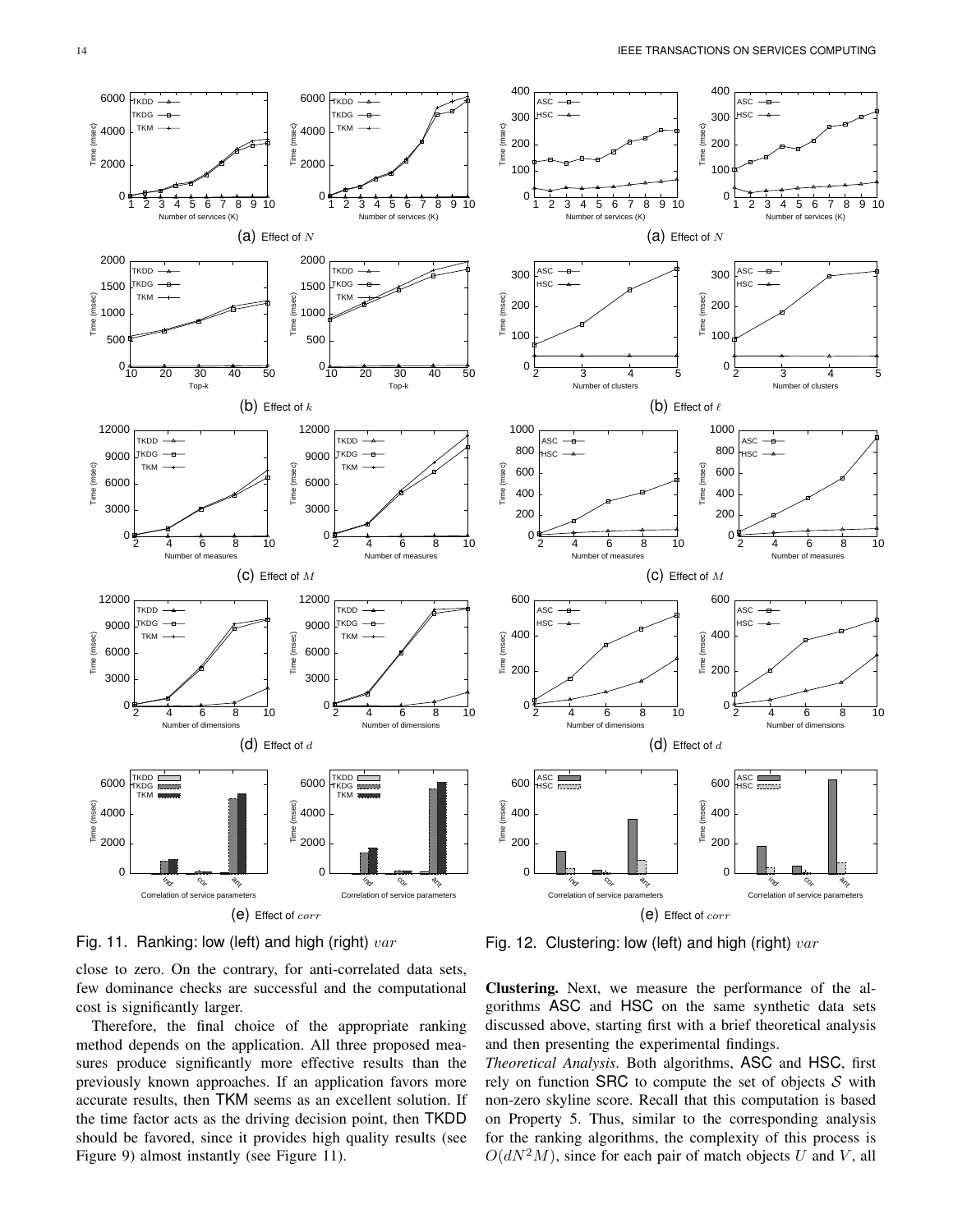instances u of U need to be checked against  $v_{min}$  of V. Then, ASC proceeds with selecting the  $\ell$  representatives by means of farthest neighbor searches, where the distance between two objects is computed as the median of the distances of their instances. The cost for each search is  $O(d|\mathcal{S}|M^2)$ . Hence, the complexity of ASC is  $O(dN^2M + \ell d|S|M^2)$ . On the other hand, HSC only scans  $S$  once, partitioning it according to the ordering imposed by the space filling curve. Hence, the complexity of HSC is  $O(dN^2M + |\mathcal{S}|)$ .

*Experimental Results*. Figure 12 presents the experimental results for the algorithms ASC and HSC, using the data sets synthetically generated according to the parameters in Table 3. In general, all experiments indicate that HSC is more efficient than ASC. The main reason for this performance is the expensive farthest neighbor searches that ASC uses, whereas HSC is accelerated by the heuristic described in Section 5.3. In particular, Figure 12(a) demonstrates that HSC is more robust with respect to the number of services for both low and high variance. On the other hand, ASC demonstrates a lower performance, which is slightly worse for high variance. Similar trends appeared when we experimented with the number of clusters (Figure 12(b)). For both low and high variance ASC performs much worse, while HSC reveals a robust performance. Figure 12(c) examines the case of varying the number of instances, where HSC scales considerably better than ASC. Figure 12(d) portrays the effect of dimensionality. Similar to the case of ranking, the processing time of clustering increases with dimensionality, which is a known challenge faced also by all skyline computation approaches. Finally, Figure 12(e) demonstrates the behavior of both techniques for different distributions of the degrees of match of service parameters. Both algorithms perform well, except for the case of anticorrelated data distributions, where ASC presents significant delays. Essentially, an anti-correlated distribution implies a larger number of objects with non-zero skyline score, and therefore an increased cost for the farthest neighbor searches.

Summarizing, the choice depends on the desired trade-off between accuracy and efficiency. ASC produces more accurate results, whereas HSC provides a more balanced solution between accuracy and efficiency.

# **7 CONCLUSIONS**

In this paper, we have addressed ranking and clustering of Web service search results and proposed methods based on the notion of *dominance*, which apply multiple matching criteria without aggregating the match scores of individual service parameters. We have presented three algorithms for ranking the search results, and two algorithms for selecting the most representative services for clustering, so that the produced clusters reflect the trade-offs between the matched parameters. An extensive experimental evaluation validates the effectiveness and efficiency of our approach.

## **REFERENCES**

- [1] X. Dong, A. Y. Halevy, J. Madhavan, E. Nemes, and J. Zhang, "Similarity Search for Web Services," in *VLDB*, 2004, pp. 372–383.
- [2] M. Paolucci, T. Kawamura, T. R. Payne, and K. P. Sycara, "Semantic Matching of Web Services Capabilities." in *ISWC*, 2002, pp. 333–347.
- [3] M. Klusch, B. Fries, and K. P. Sycara, "Automated Semantic Web service discovery with OWLS-MX," in *AAMAS*, 2006, pp. 915–922.
- [4] D. Skoutas, D. Sacharidis, A. Simitsis, V. Kantere, and T. K. Sellis, "Top-k Dominant Web Services under Multi-criteria Matching," in *EDBT*, 2009, pp. 898–909.
- [5] J. Pei, B. Jiang, X. Lin, and Y. Yuan, "Probabilistic Skylines on Uncertain Data," in *VLDB*, 2007, pp. 15–26.
- [6] J. Colgrave, R. Akkiraju, and R. Goodwin, "External Matching in UDDI," in *ICWS*, 2004, p. 226.
- [7] J. Cardoso, "Discovering Semantic Web Services with and without a Common Ontology Commitment," in *IEEE SCW*, 2006, pp. 183–190.
- [8] D. Skoutas, A. Simitsis, and T. Sellis, "A Ranking Mechanism for Semantic Web Service Discovery," in *IEEE SCW*, 2007, pp. 41–48.
- [9] U. Bellur and R. Kulkarni, "Improved Matchmaking Algorithm for Semantic Web Services Based on Bipartite Graph Matching," in *ICWS*, 2007, pp. 86–93.
- [10] W.-T. Balke and M. Wagner, "Cooperative Discovery for User-Centered Web Service Provisioning," in *ICWS*, 2003, pp. 191–197.
- [11] F. Kaufer and M. Klusch, "WSMO-MX: A Logic Programming Based Hybrid Service Matchmaker," in *ECOWS*, 2006, pp. 161–170.
- [12] J. Caverlee, L. Liu, and D. Rocco, "Discovering and Ranking Web Services with BASIL: A Personalized Approach with Biased Focus," in *ICSOC*, 2004, pp. 153–162.
- [13] J. Ma, Y. Zhang, and J. He, "Efficiently Finding Web Services Using a Clustering Semantic Approach," in *CSSSIA*, 2008, p. 5.
- [14] S. Börzsönyi, D. Kossmann, and K. Stocker, "The Skyline Operator," in *ICDE*, 2001, pp. 421–430.
- [15] J. Chomicki, P. Godfrey, J. Gryz, and D. Liang, "Skyline with Presorting," in *ICDE*, 2003, pp. 717–816.
- [16] I. Bartolini, P. Ciaccia, and M. Patella, "Efficient sort-based skyline evaluation," *ACM TODS*, vol. 33, no. 4, pp. 1–45, 2008.
- [17] D. Papadias, Y. Tao, G. Fu, and B. Seeger, "Progressive Skyline Computation in Database Systems," *ACM TODS*, vol. 30, no. 1, pp. 41–82, 2005.
- [18] K. C. K. Lee, B. Zheng, H. Li, and W.-C. Lee, "Approaching the Skyline in Z Order," in *VLDB*, 2007, pp. 279–290.
- [19] M. L. Yiu and N. Mamoulis, "Efficient Processing of Top-k Dominating Queries on Multi-Dimensional Data," in *VLDB*, 2007, pp. 483–494.
- [20] C. Y. Chan, H. V. Jagadish, K.-L. Tan, A. K. H. Tung, and Z. Zhang, "Finding k-dominant Skylines in High Dimensional Space," in *SIGMOD*, 2006, pp. 503–514.
- [21] W.-T. Balke, U. Güntzer, and C. Lofi, "Eliciting Matters Controlling Skyline Sizes by Incremental Integration of User Preferences," in *DASFAA*, 2007, pp. 551–562.
- [22] X. Lin, Y. Yuan, Q. Zhang, and Y. Zhang, "Selecting Stars: The k Most Representative Skyline Operator," in *ICDE*, 2007, pp. 86–95.
- [23] Y. Tao, L. Ding, X. Lin, and J. Pei, "Distance-based representative skyline," in *ICDE*, 2009, pp. 892–903.
- [24] J. A. Aslam and M. H. Montague, "Models for Metasearch," in *SIGIR*, 2001, pp. 275–284.
- [25] M. H. Montague and J. A. Aslam, "Condorcet Fusion for Improved Retrieval," in *ACM CIKM*, 2002, pp. 538–548.
- [26] M. Farah and D. Vanderpooten, "An Outranking Approach for Rank Aggregation in Information Retrieval," in *SIGIR*, 2007, pp. 591–598.
- [27] E. A. Fox and J. A. Shaw, "Combination of Multiple Searches," in *2nd TREC, NIST*, 1993, pp. 243–252.
- [28] J.-H. Lee, "Analyses of Multiple Evidence Combination," in *SIGIR*, 1997, pp. 267–276.
- [29] C. C. Vogt and G. W. Cottrell, "Fusion Via a Linear Combination of Scores," *Information Retrieval*, vol. 1, no. 3, pp. 151–173, 1999.
- [30] L. Si and J. Callan, "CLEF 2005: Multilingual Retrieval by Combining Multiple Multilingual Ranked Lists," in *Proceedings of the 6th Workshop of the Cross-Language Evalution Forum*, 2005, pp. 121–130.
- [31] S. Cetintas and L. Si, "Exploration of the Tradeoff Between Effectiveness and Efficiency for Results Merging in Federated Search," in *SIGIR*, 2007, pp. 707–708.
- [32] D. Lillis, F. Toolan, R. W. Collier, and J. Dunnion, "ProbFuse: A Probabilistic Approach to Data Fusion," in *SIGIR*, 2006, pp. 139–146.
- [33] O. Zamir and O. Etzioni, "Grouper: A Dynamic Clustering Interface to Web Search Results," *Computer Networks*, vol. 31, no. 11-16, pp. 1361–1374, 1999.
- [34] S. Osinski, J. Stefanowski, and D. Weiss, "Lingo: Search Results Clustering Algorithm Based on Singular Value Decomposition," in *Intelligent Information Systems*, 2004, pp. 359–368.
- [35] S. Papadopoulos, D. Sacharidis, and K. Mouratidis, "Continuous Medoid Queries over Moving Objects," in *SSTD*, 2007, pp. 38–56.